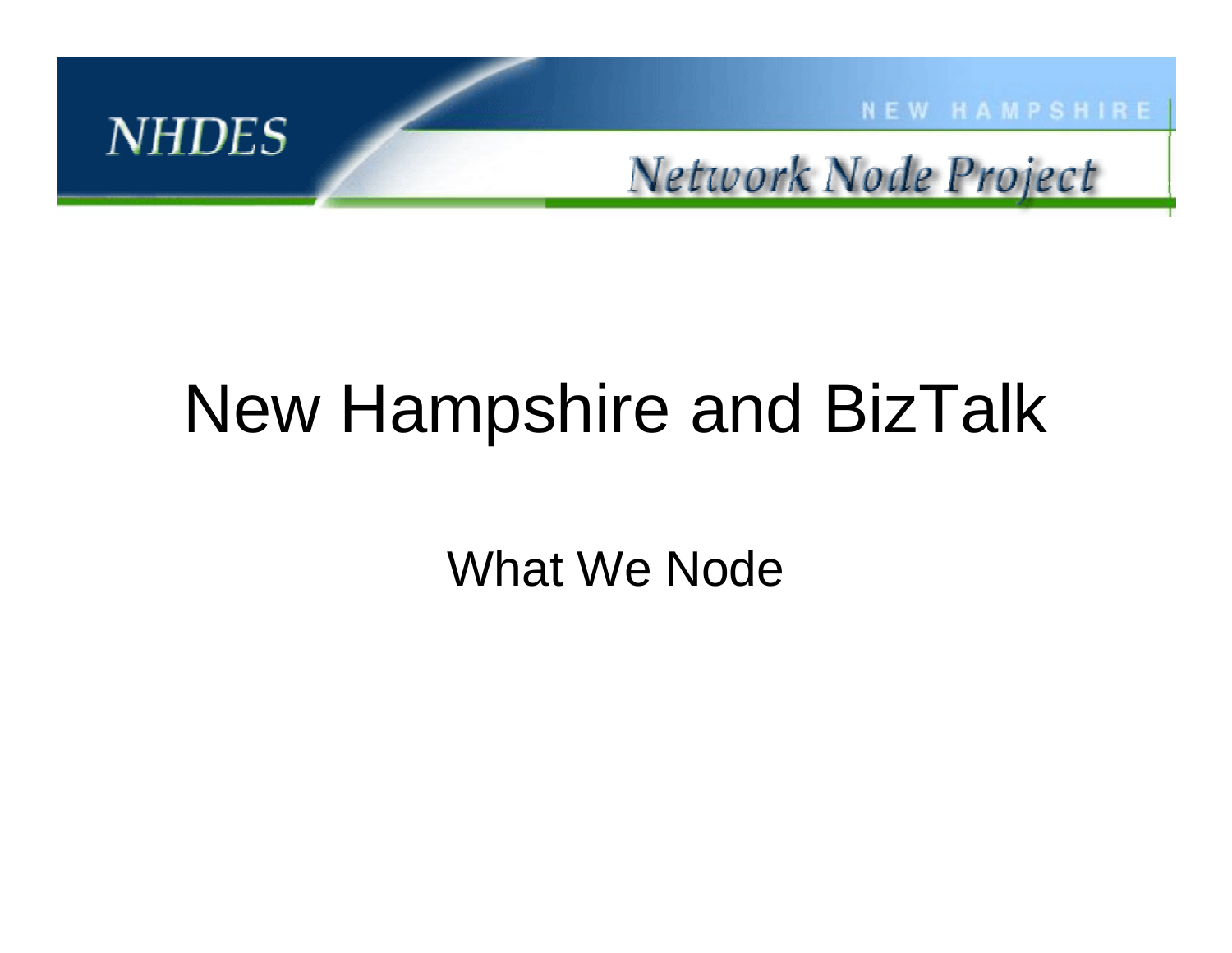## History:

New Hampshire has participated in all phases of Node development to date. This includes the Alpha, Beta, Node 1.0 and now with the Node Mentoring Grant group which we joined to share our experiences with those of you looking to take advantage of the knowledge we have gained from these experiences.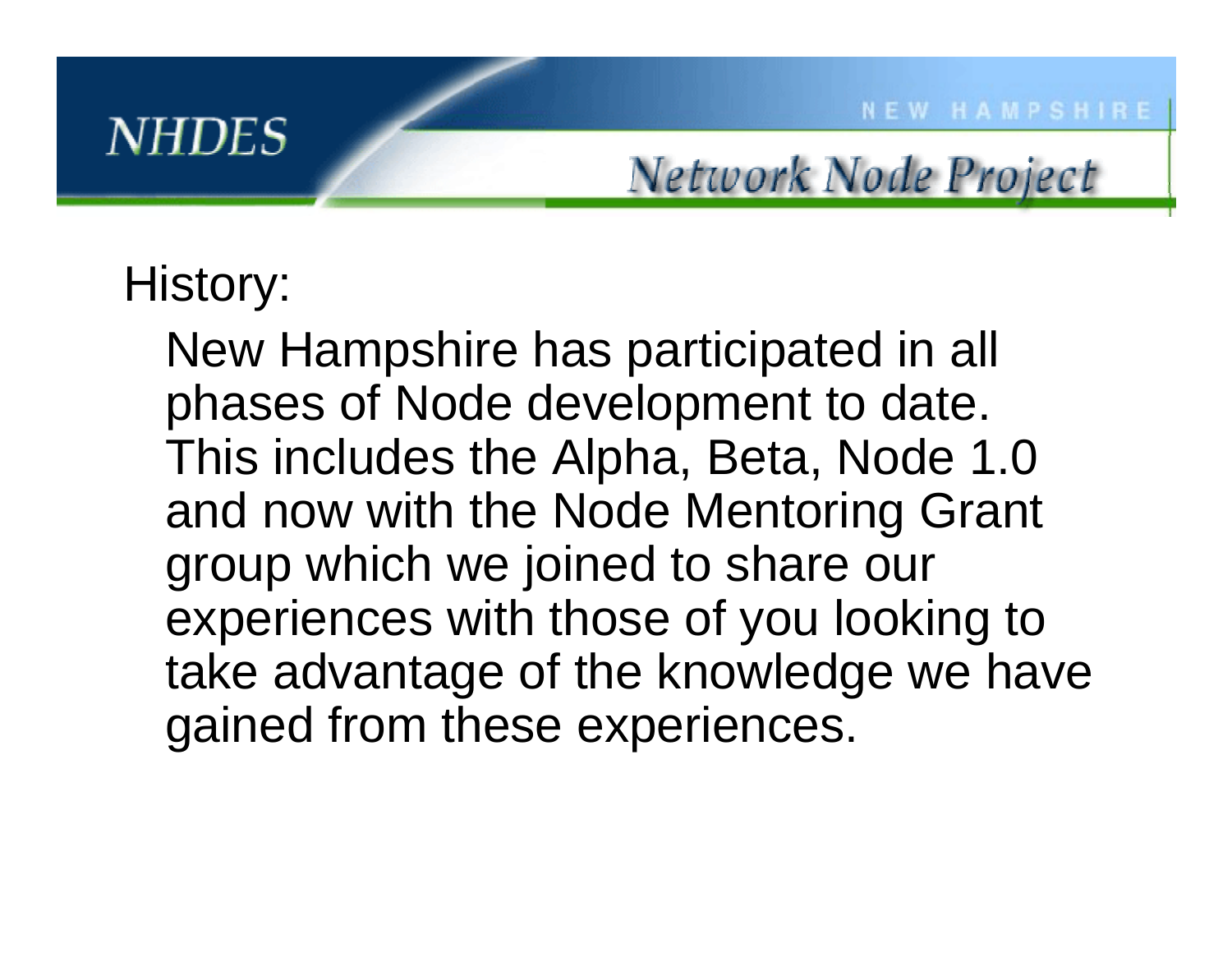Network Node Project

- The Alpha phase occurred in spring-summer of 2001 and was essentially a proof of concept and an opportunity to discover those issues that would have to be tested further.
- Participating in Alpha were New Hampshire, Delaware, Nebraska and Utah.
- We quickly demonstrated that XML could be used to build nodes as described in the Blueprint using a common piece of middleware (Xaware).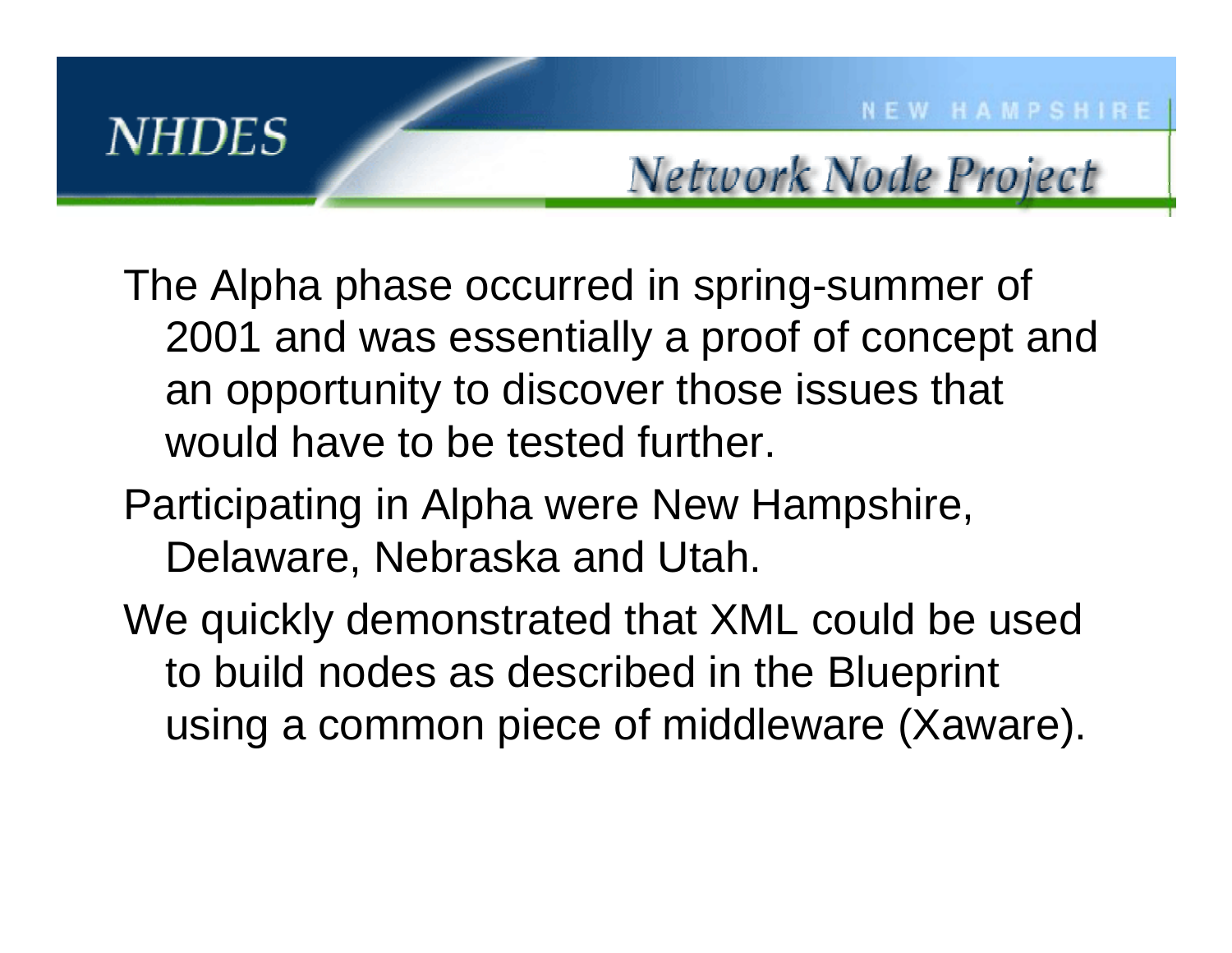Node Beta took the project a step further in an effort to come closer to a Version 1.0 of the network. The goals of Beta:

- 1. Identify recommendations for node design specifications.
- 2.Scope the development of a "node package"
- 3. Implement a fully normalized facility data exchange template.
- 4. Involve 2-4 more state agencies as appropriate as resources allow.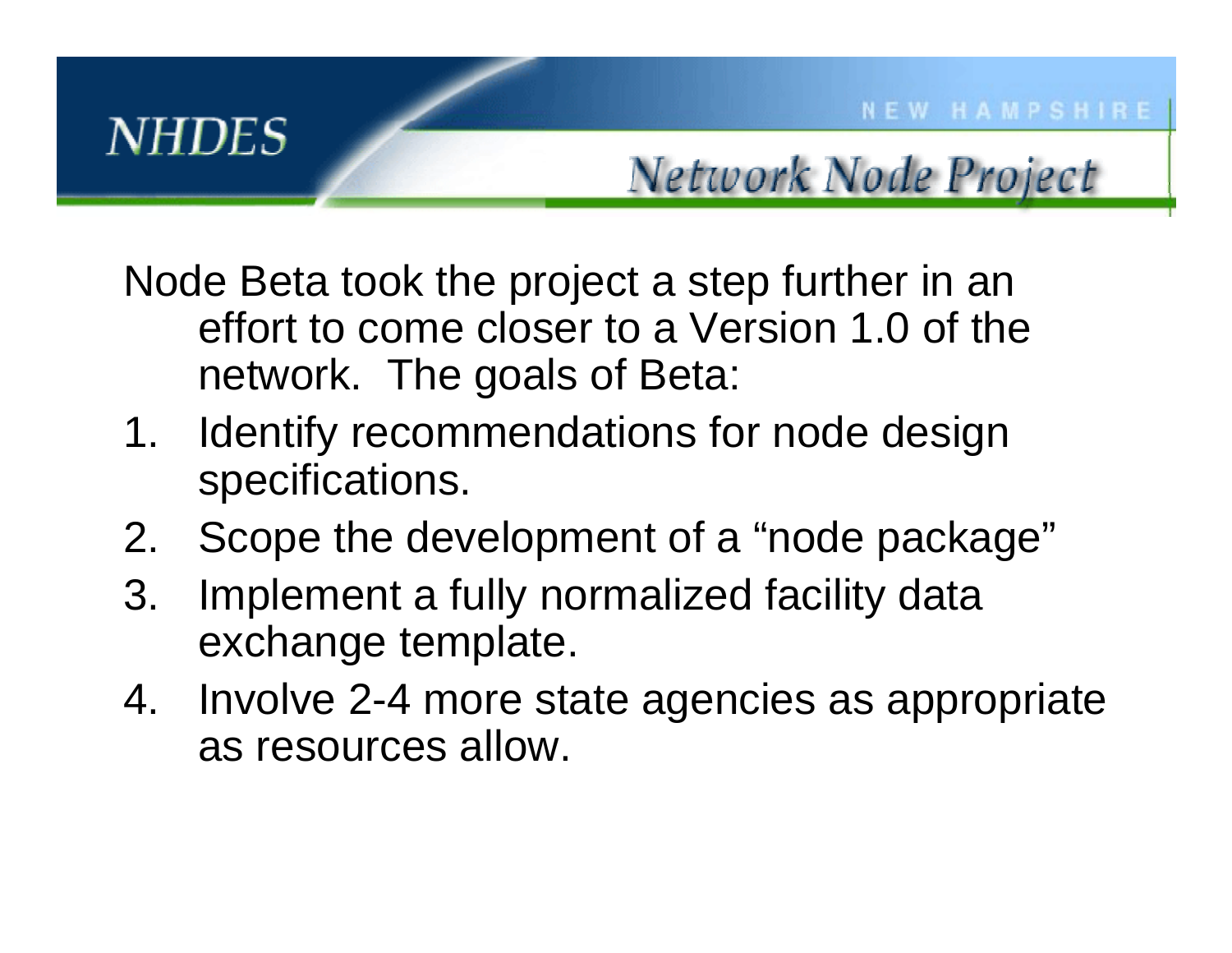Node Beta Goals (continued)

- •Test and resolve performance issues.
- •Explore Security issues and options.
- • Link state environmental agency node data transfers through EPA's node (CDX).
- •Pilot and/or execute TPAs for additional nodes.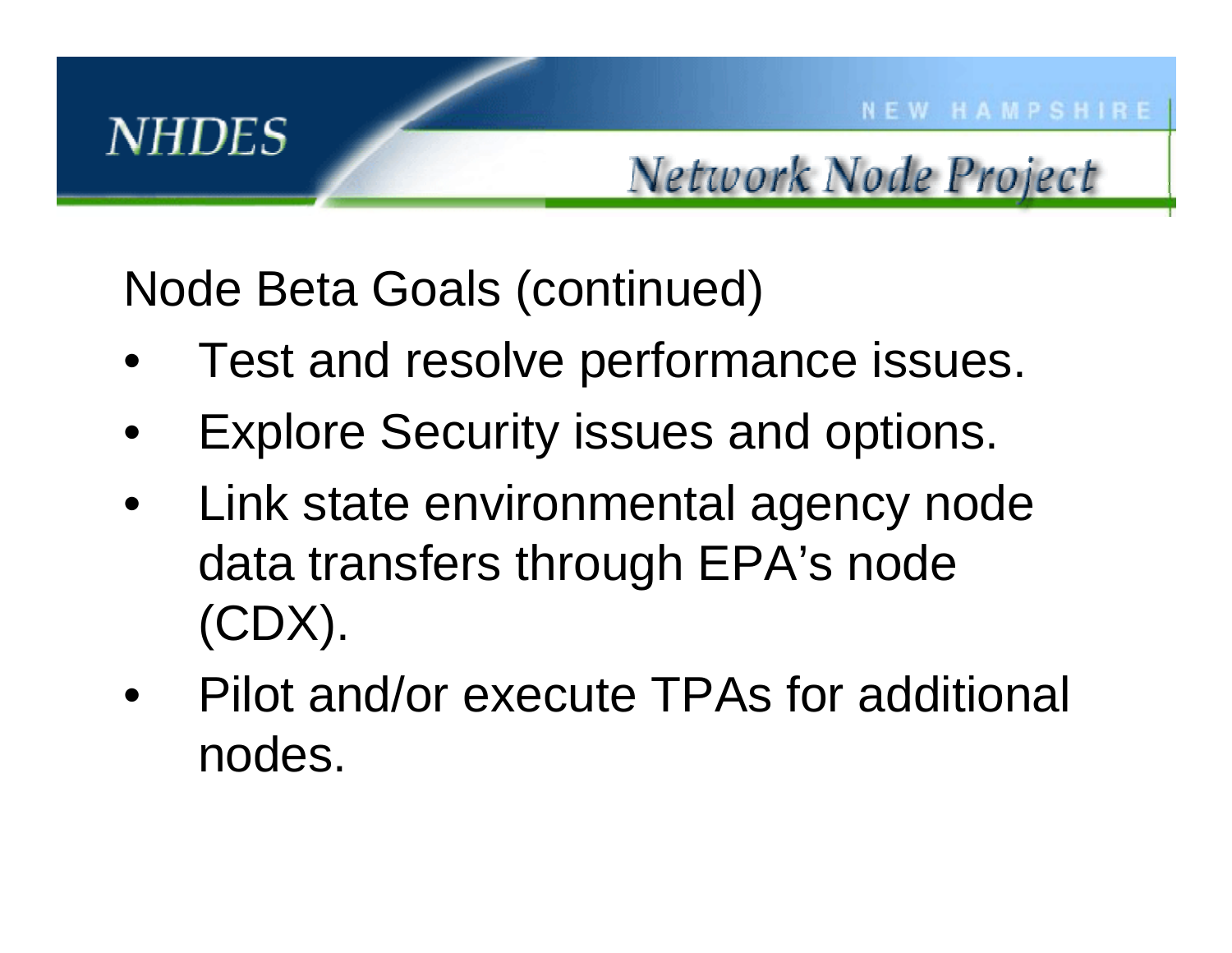Node Beta Goals (continued)

## 10.Automate Validation of flows against a DET

- 11.Send production data from nodes to FRS
- 12.Test interoperability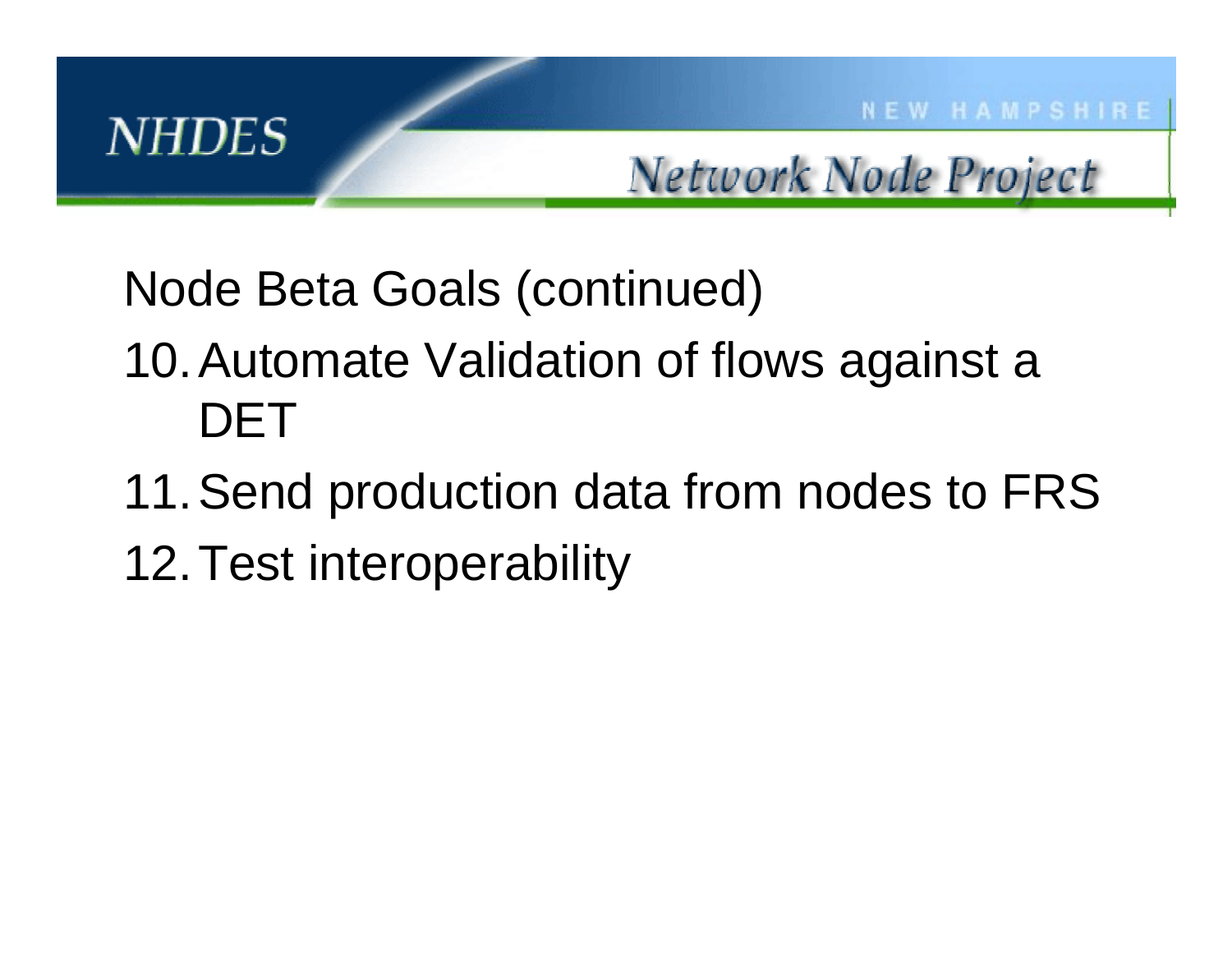## Node 1.0 produced the following two very important documents

- 1. Node Functional Specification
- 2. Network Exchange Protocol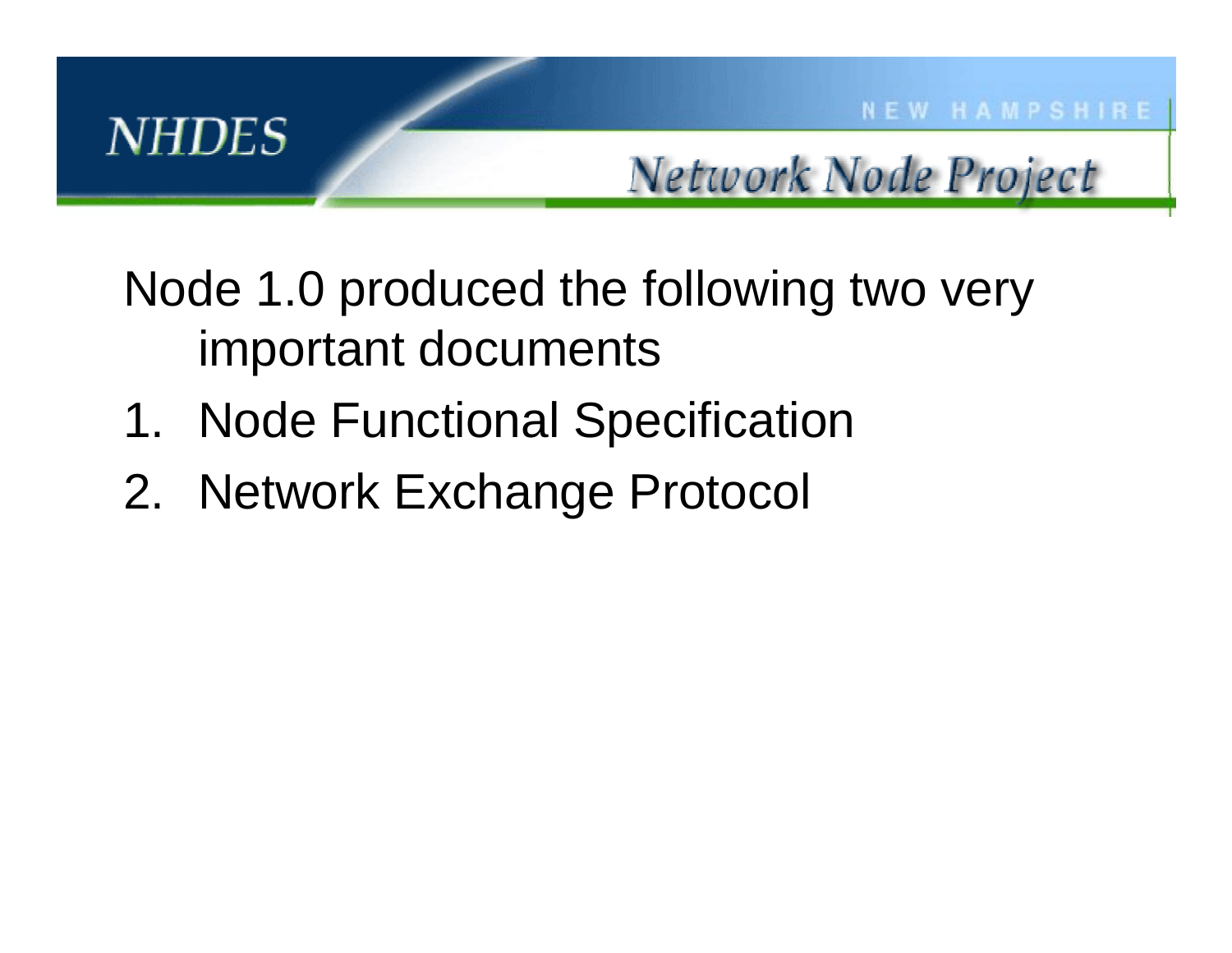Network Node Project

The Node Functional Specification provides a detailed description of an Exchange Network Node's expected behavior including function invocation and expected output.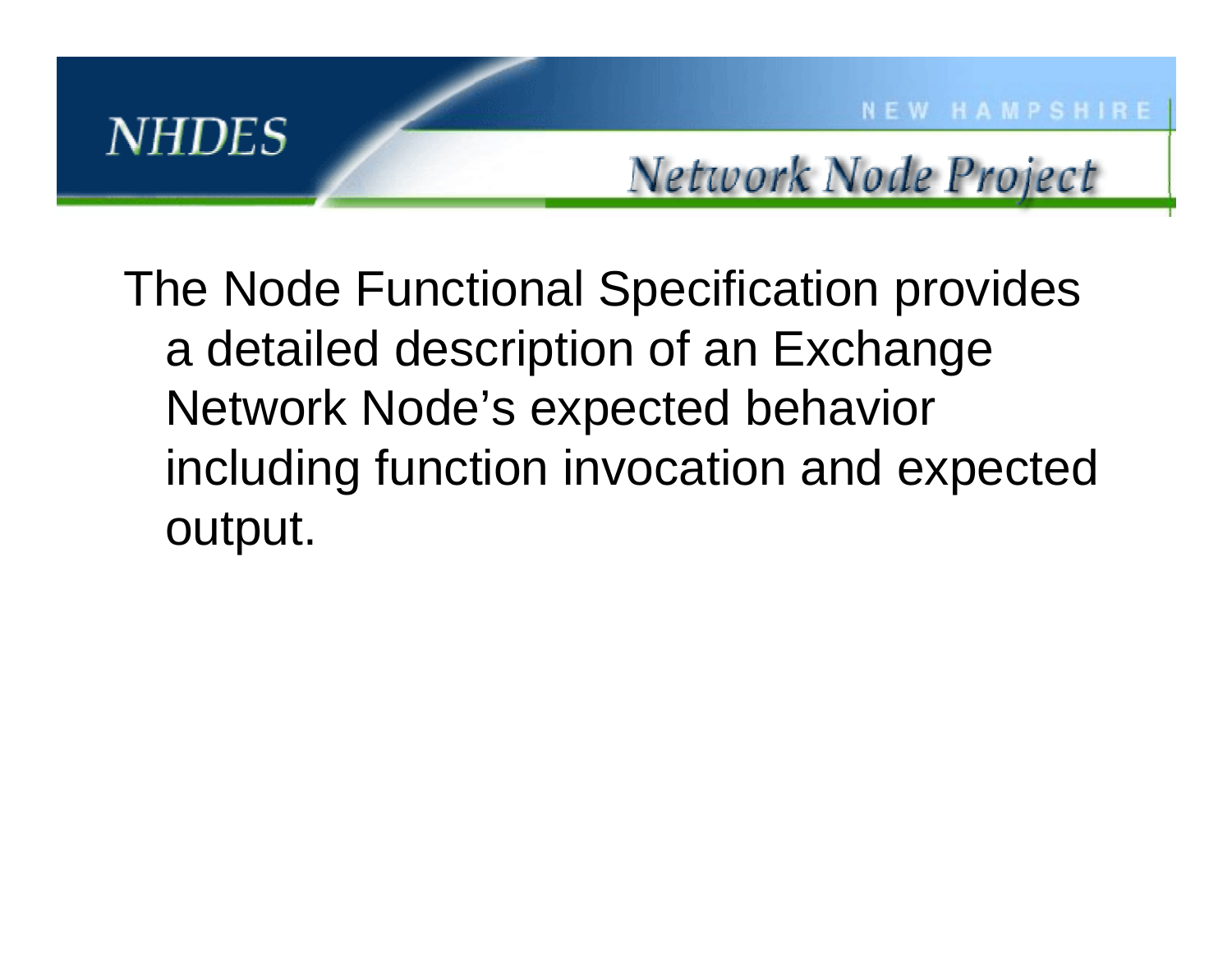The Network Exchange Protocol V1.0 defines the set of rules intended to govern the generation and use of valid service requests and responses on the Exchange Network. The Protocol document is intended for node implementers to embed data content standards (defined as Schemas) in service requests and responses.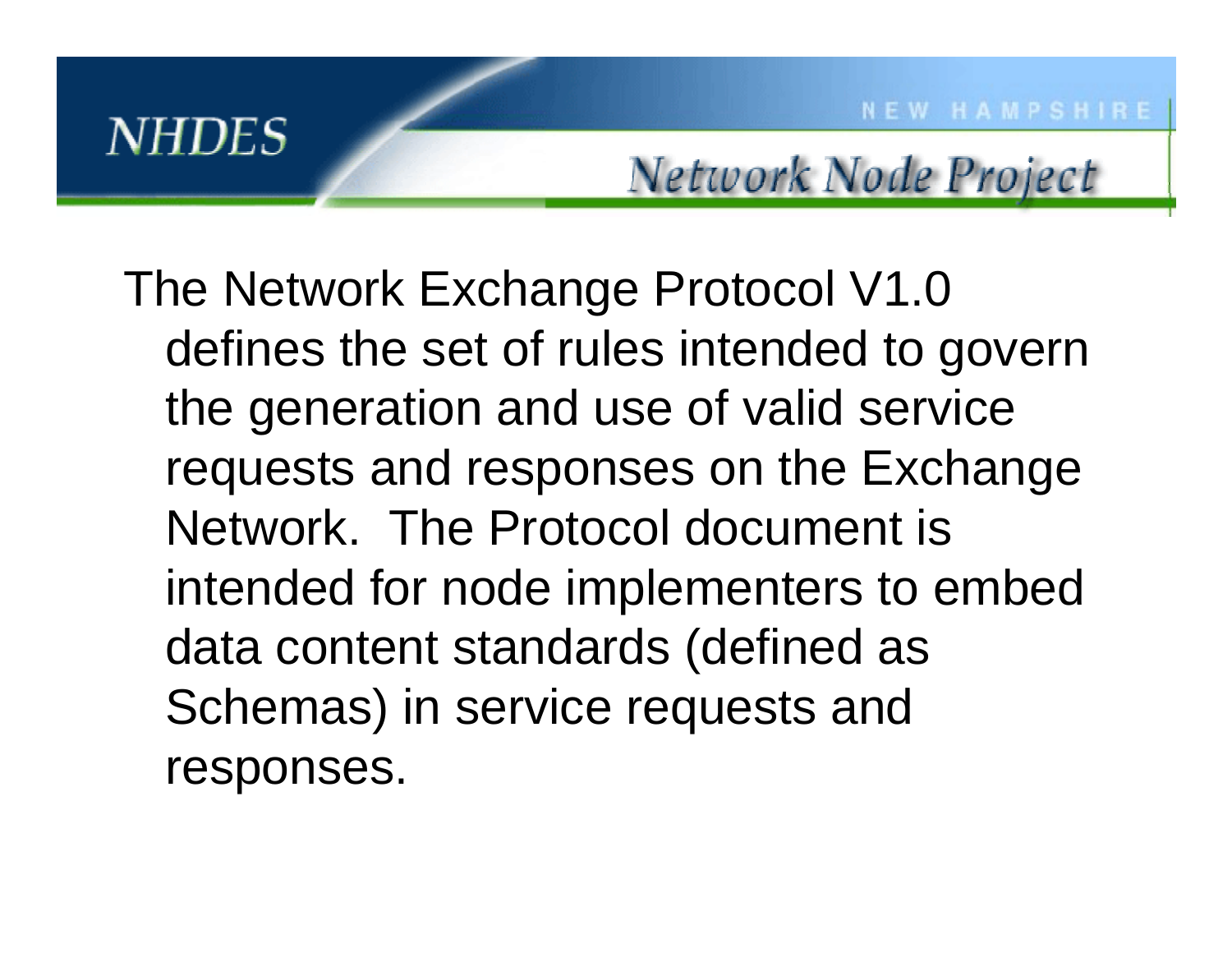

Network Node Project

Both of these documents were produced by the Node 1.0 team and are available on [http://www.exchangenetwork.net](http://www.exchangenetwork.net/) (search on keyword Node 1.0)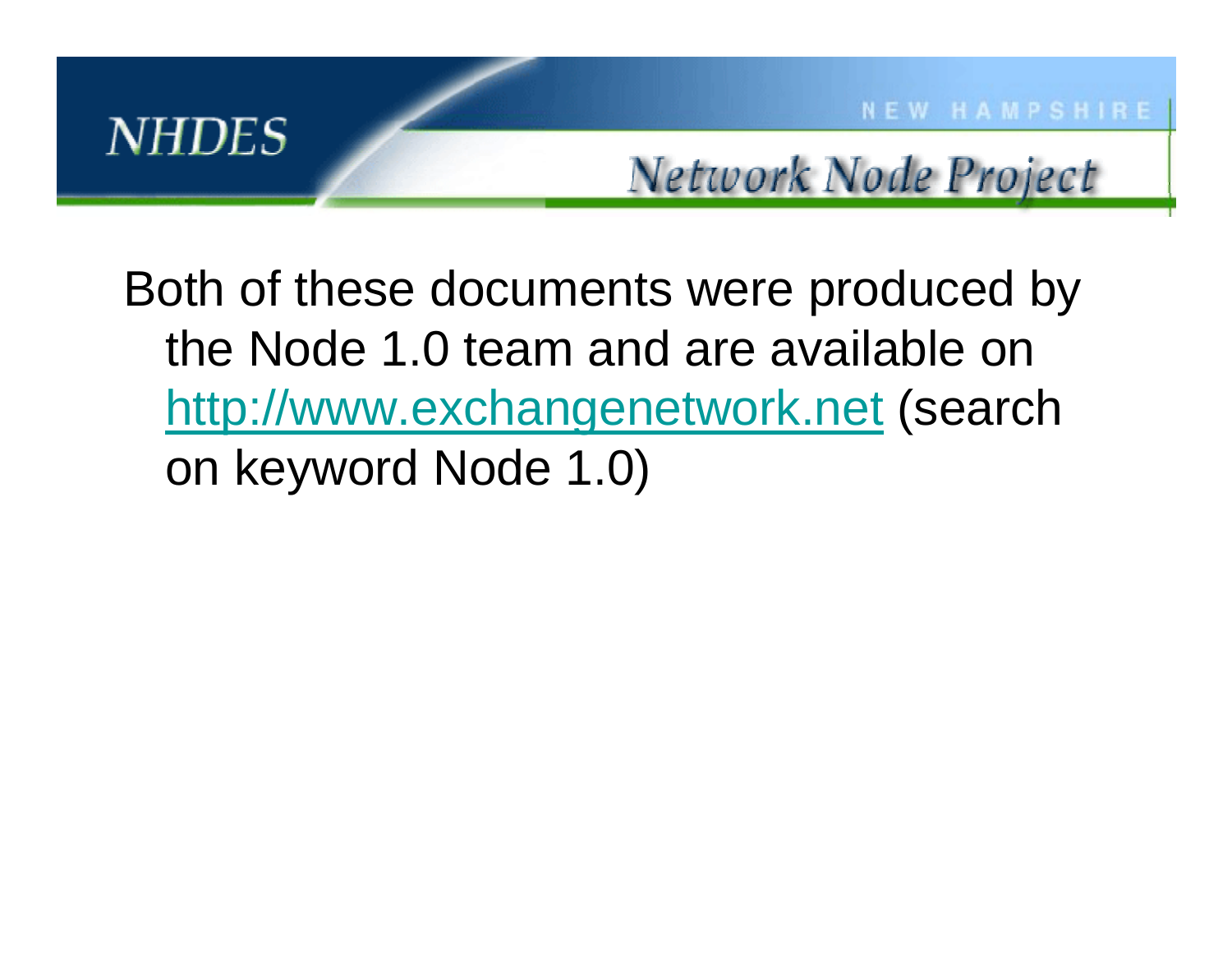Why did New Hampshire select BizTalk?

The short answer is that we in the State of NH have a considerable investment in Microsoft products. We have strong relationships with Microsoft vendors, many of which indicated they could work with us on deploying this strategy. We also felt that training would be more readily available for this product.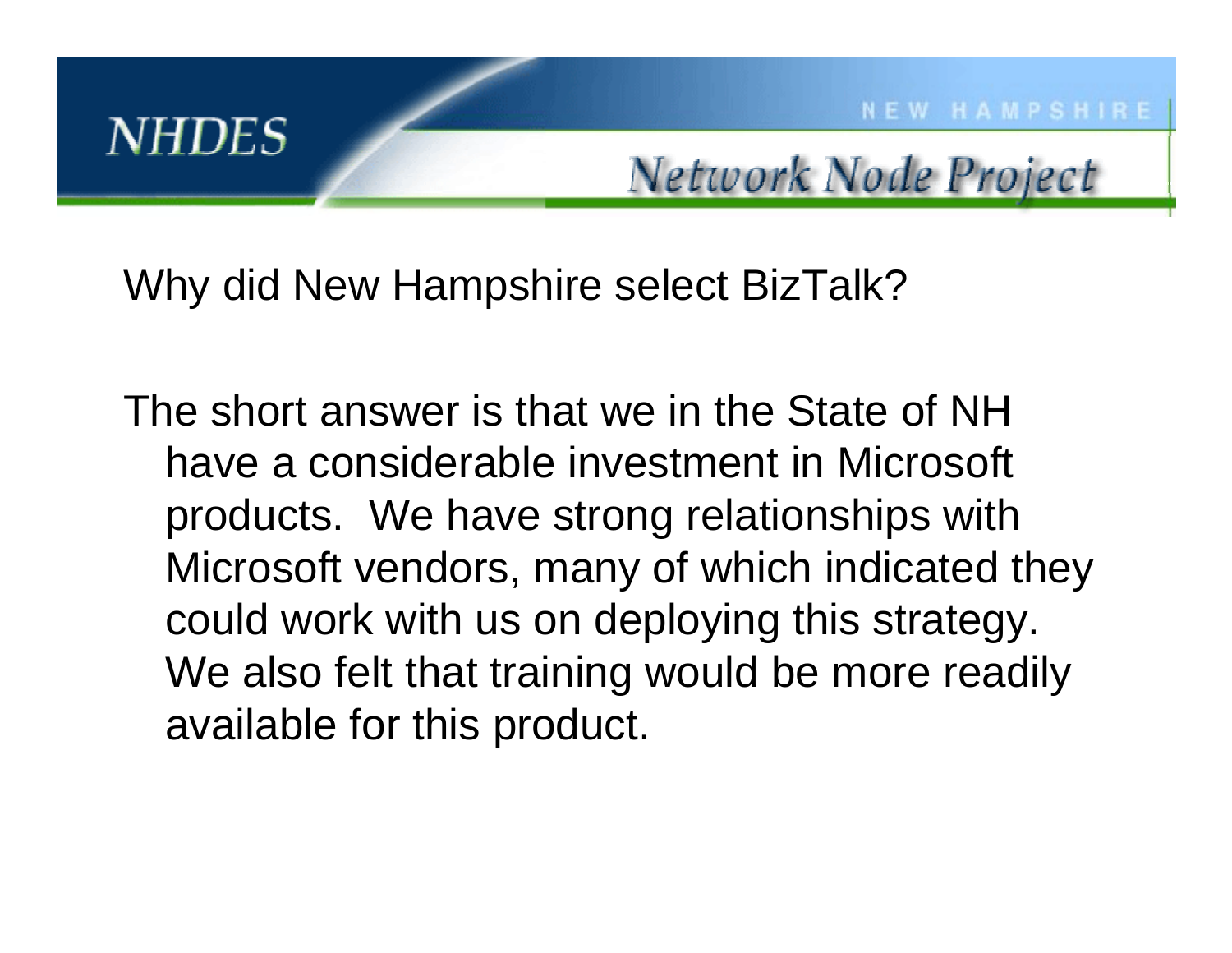Network Node Project

New Hampshire recently chose to upgrade its node infrastructure. We will be installing a Win 2003 Compaq Proliant DL370 2U server with a single 3.2 GHz processor, 4-72GB drives and 4GB of RAM running BizTalk Enterprise, Visio and SQL.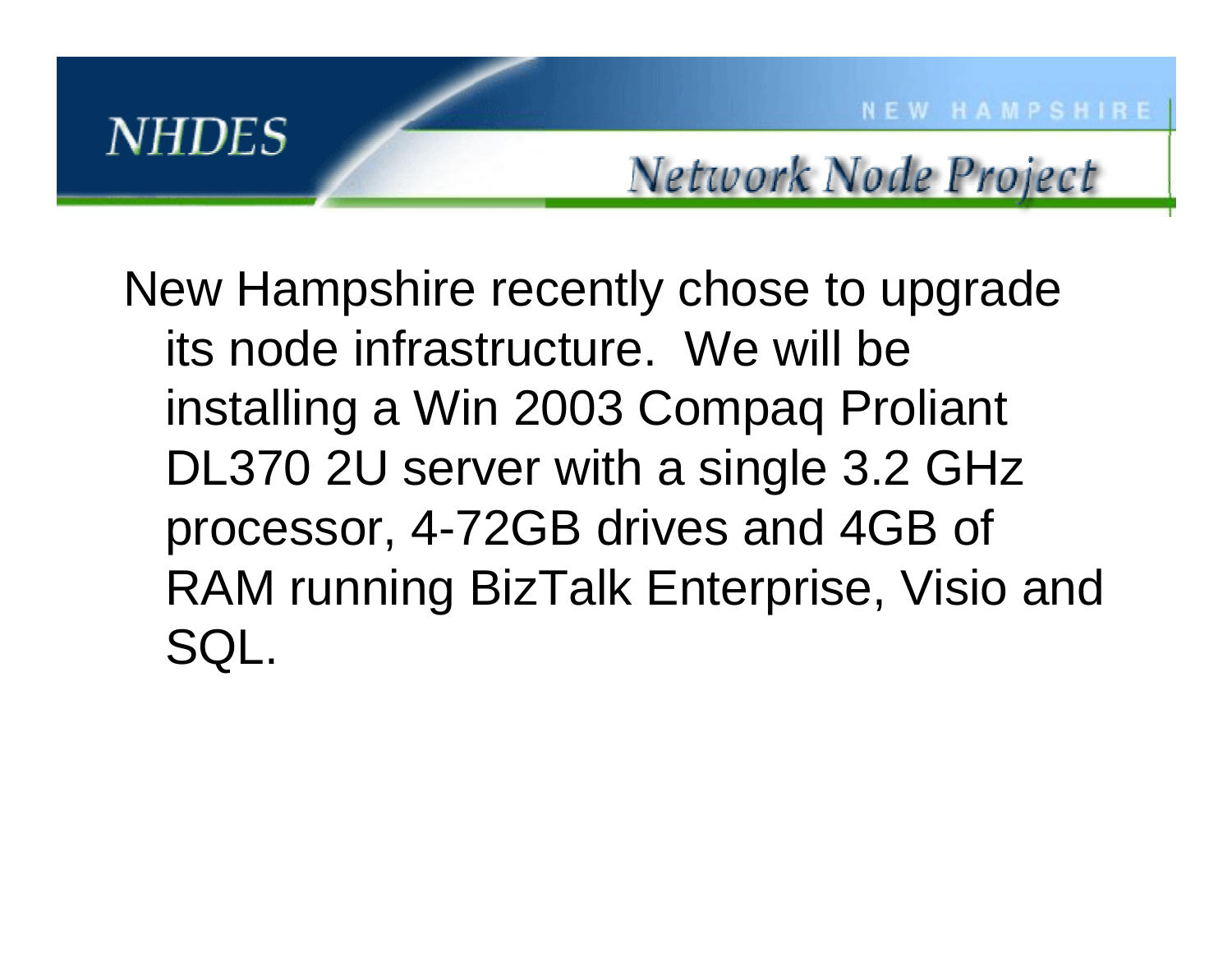Network Node Project

This configuration is expected to be able to support the current efforts in NH to flow data. These currently include FRS, Beach Data and support of the endeavors of the Laboratory challenge grant group to receive lab test results via the node. We also have a multitude of other groups looking to participate including RCRA and FRS.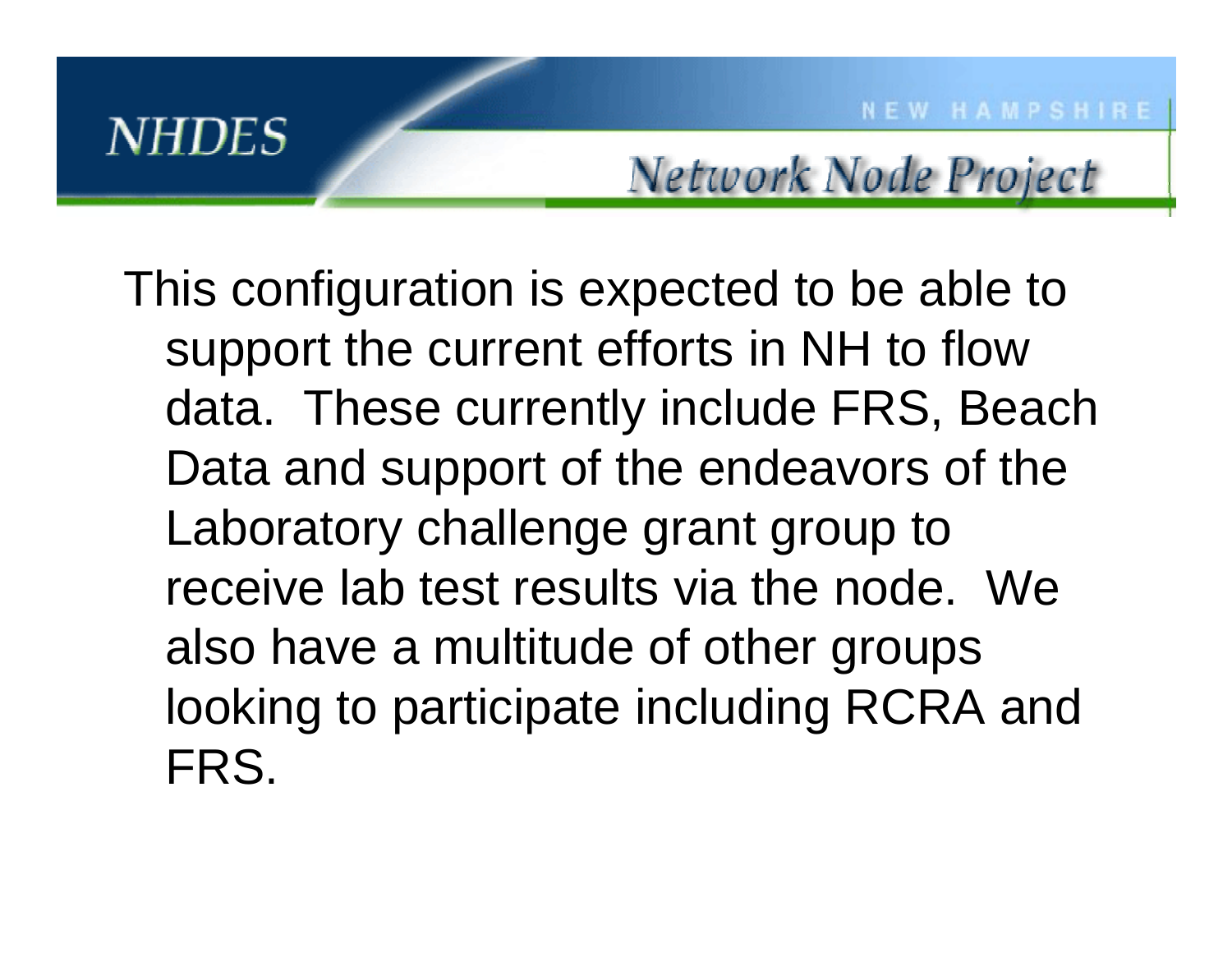**NEW HAMPSHIRE** 

These flows are capable of running without human intervention. The node links to our back end Oracle applications. We can schedule jobs to occur at required intervals where data is queried from the back end systems, packaged and delivered to CDX according to the exchange protocol.

Some of these flows are continuing to be controlled by the stakeholders due to the sensitivity of their data and their need to QA that data prior to its leaving.

Flows can occur either way.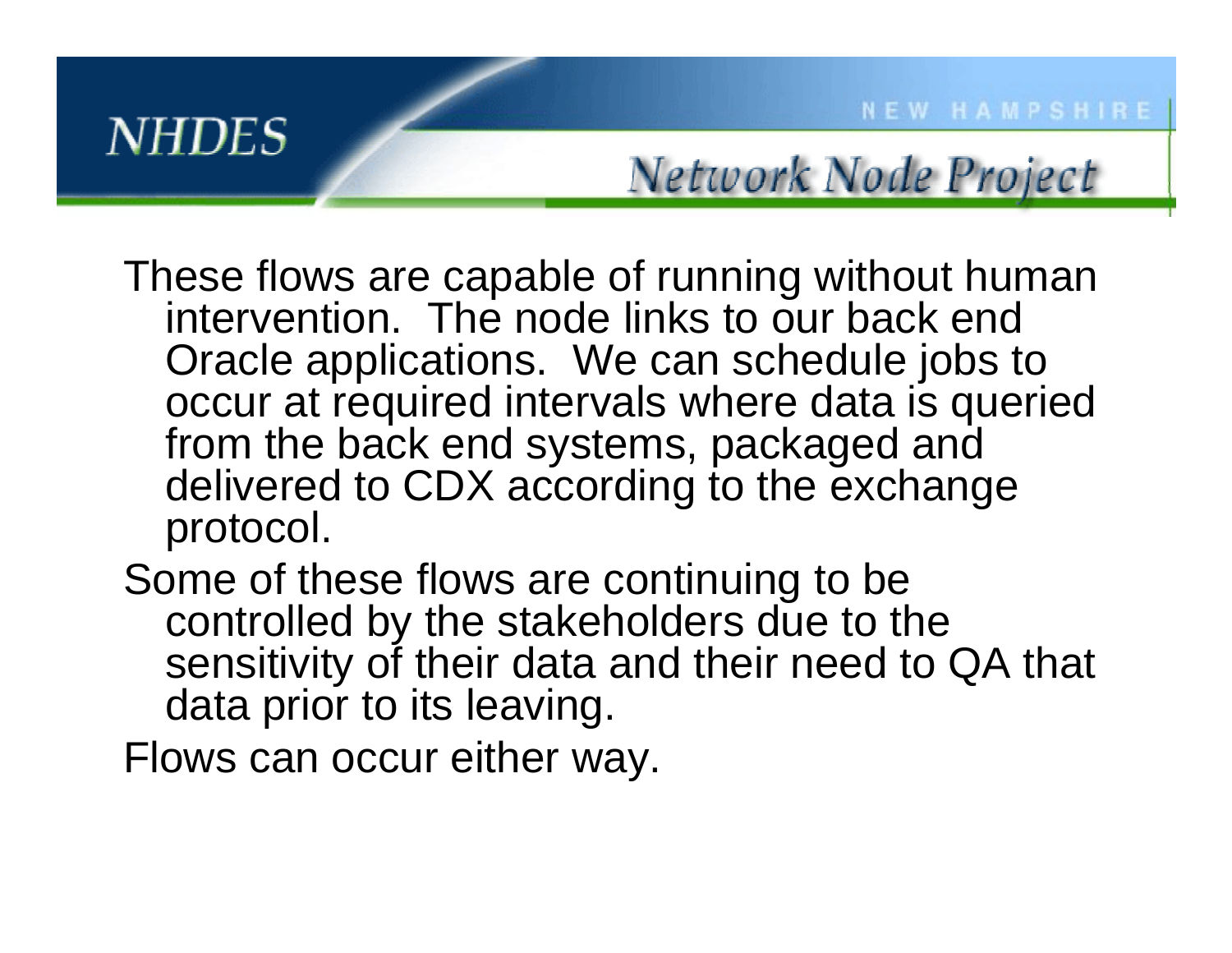Vendor Selection for Node 1.0 Project

- New Hampshire chose to use enfoTech to build our Node 1.0 environment.
- We chose them based on their response after an RFP was issued.
- Our experience with enfoTech was excellent.
- We chose enfoTech to do the DNC portion of the project.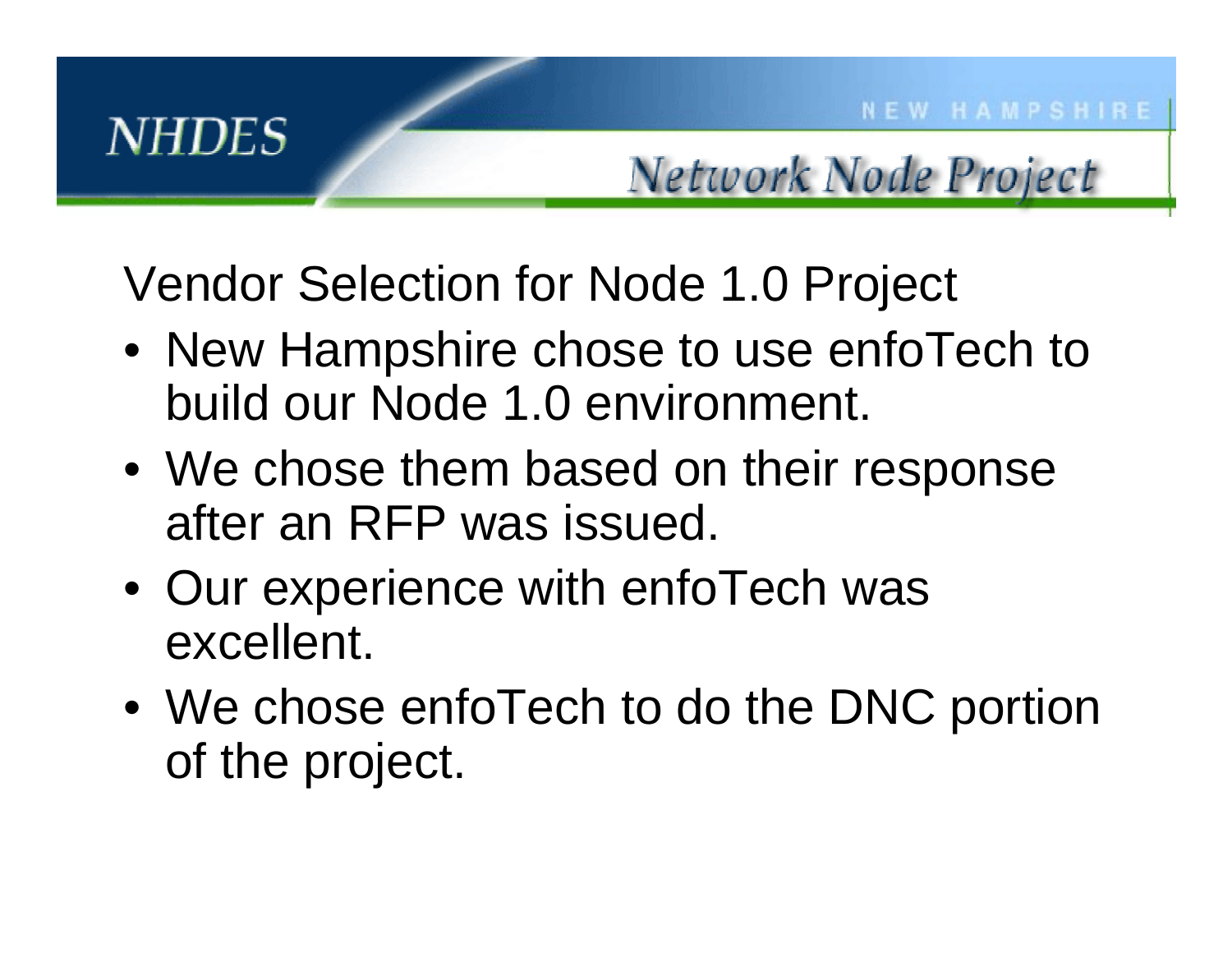Network Node Project

### NH Reason for Selecting enfoTech

- enfoTech demonstrated to us that they had considerable experience with EPA, BizTalk and with setting up interactive database solutions for environmental agencies.
- We had prior experience with working with members of the enfoTech team.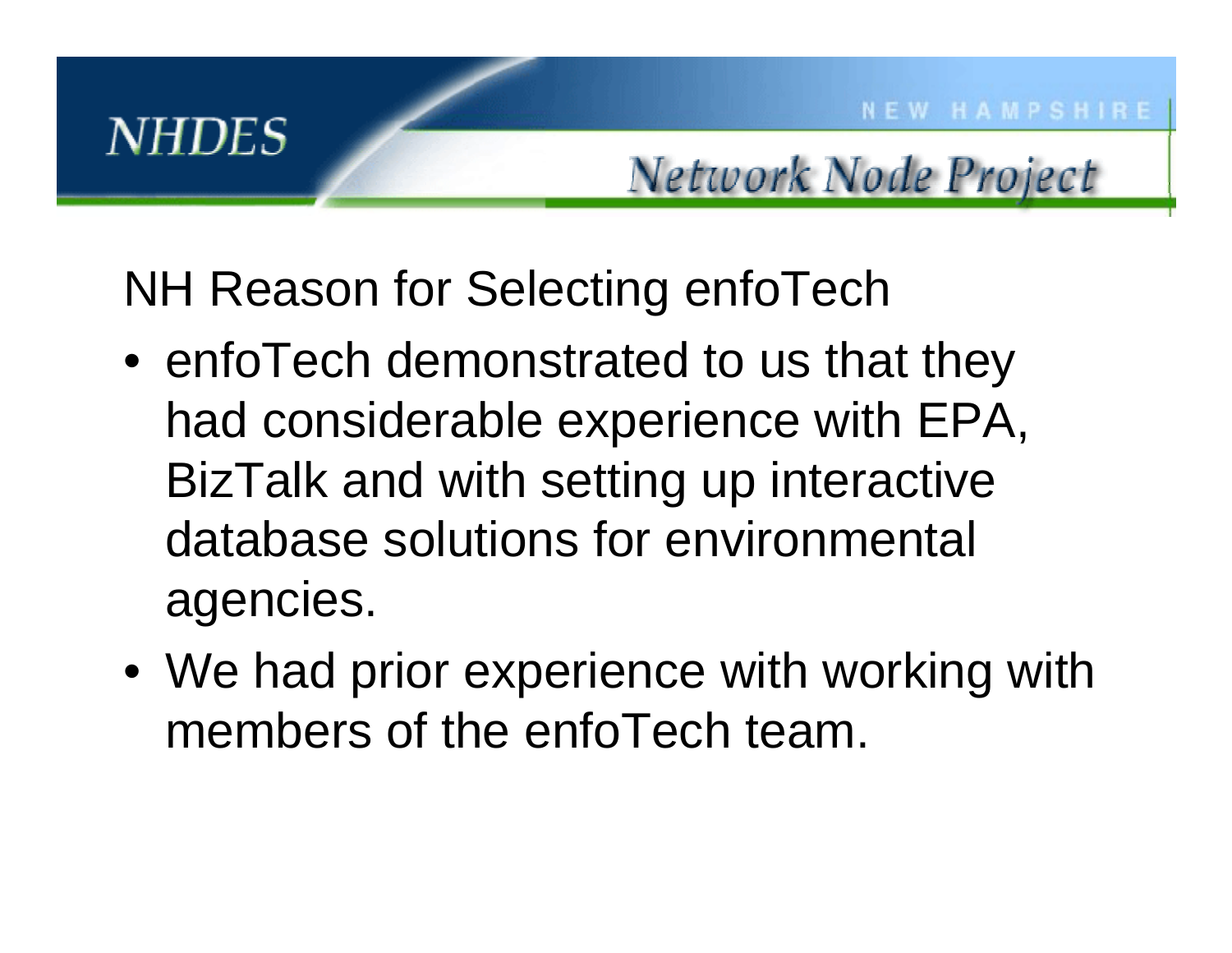

## Involving the Programs

- It's personal
- Combination of top | |, bottom



•WII-FM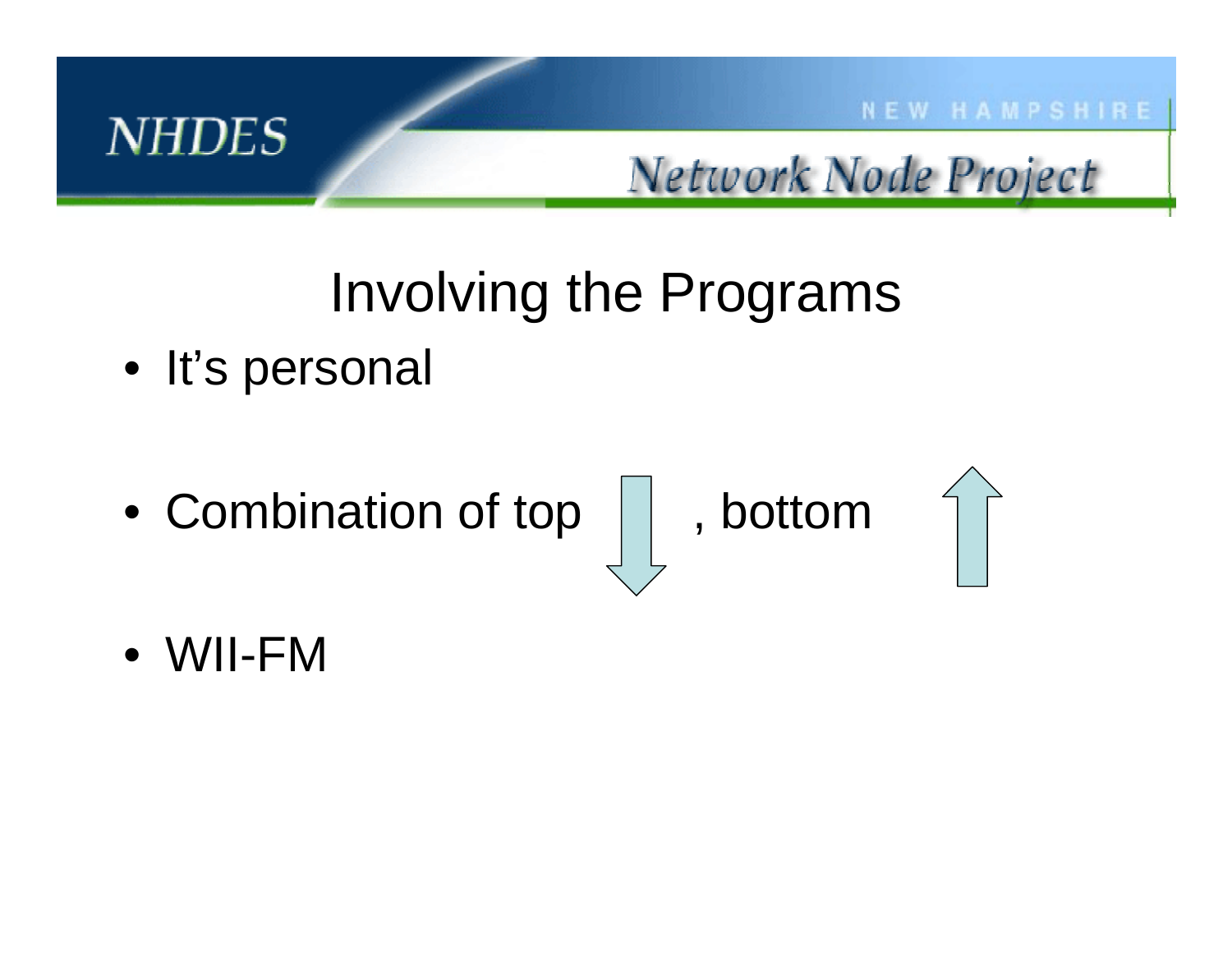

Network Node Project

# Getting Started, Keeping Going

- Need technical, mngm't. contacts
- •Data stewards
- Network team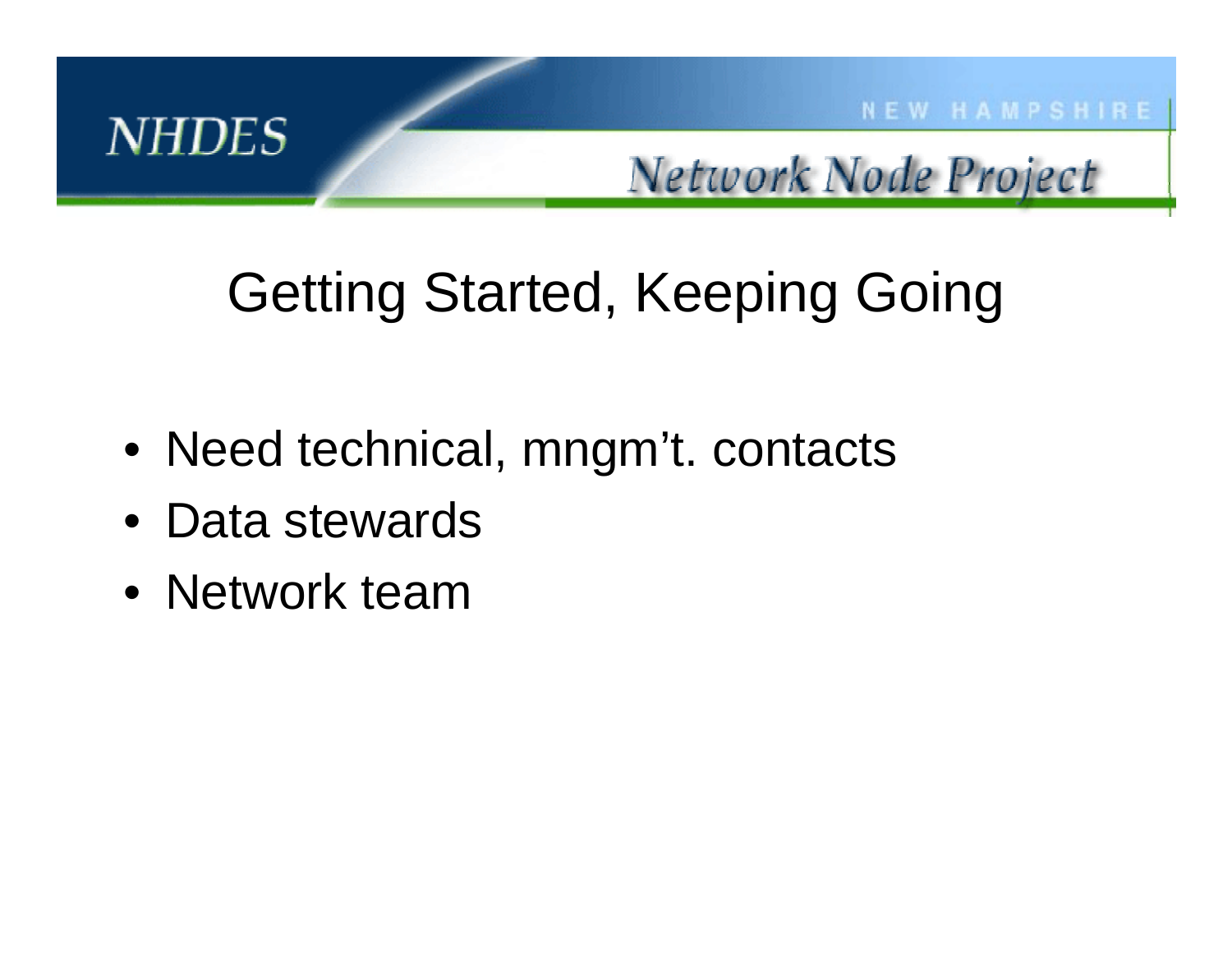

Network Node Project

# Node Hardware

- •3.2GHz Processor
- 2GB RAM
- 4 72 GB Hard drives in a RAID5 + Spare **Configuration**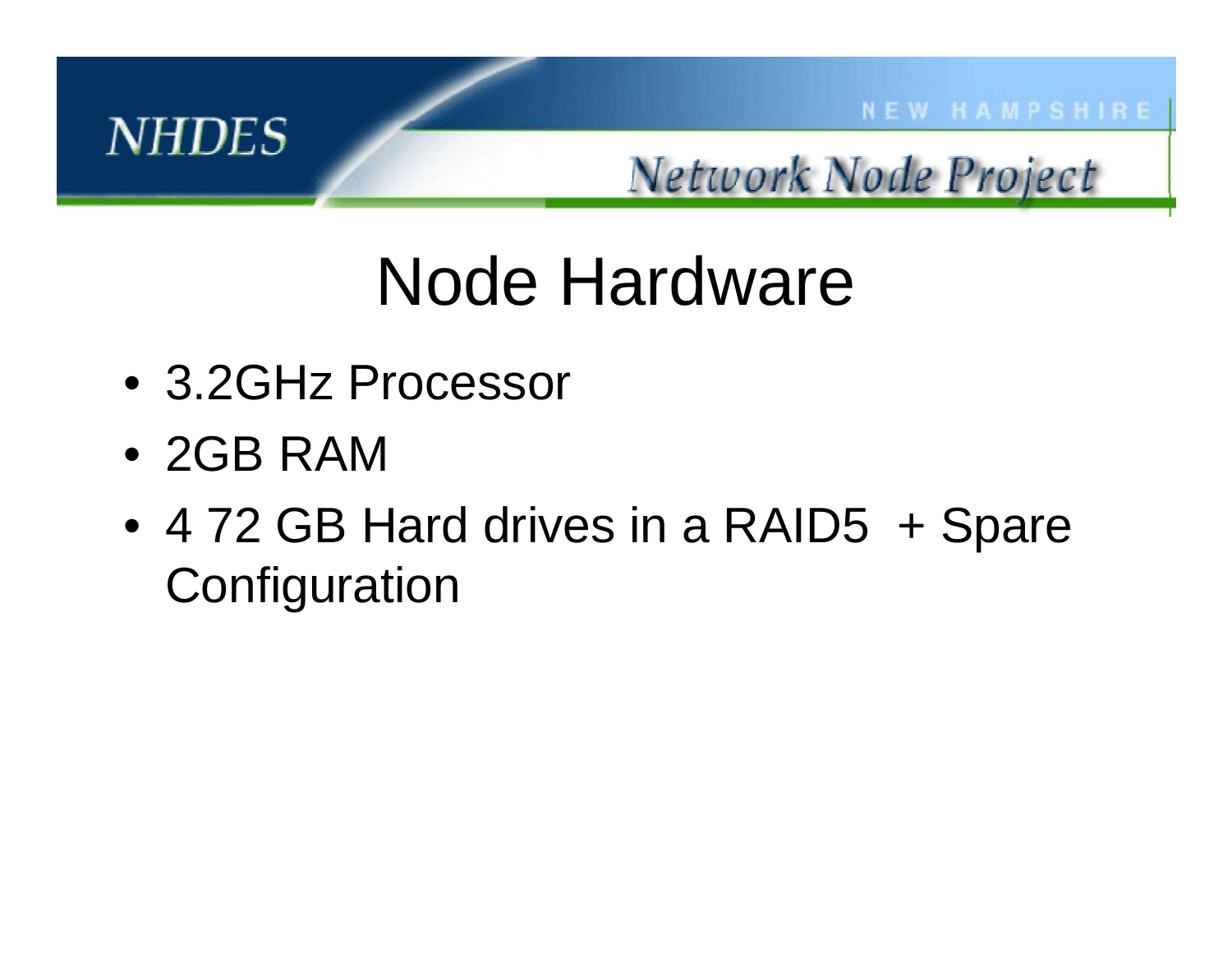

Network Node Project

# Node Software

- •Windows Server 2003
- BizTalk 2002 Enterprise
- •SQL Server 2000 Professional
- Visio 2000 Professional
- .NET Framework 1.1
- Oracle 8.1.7.4 on the backend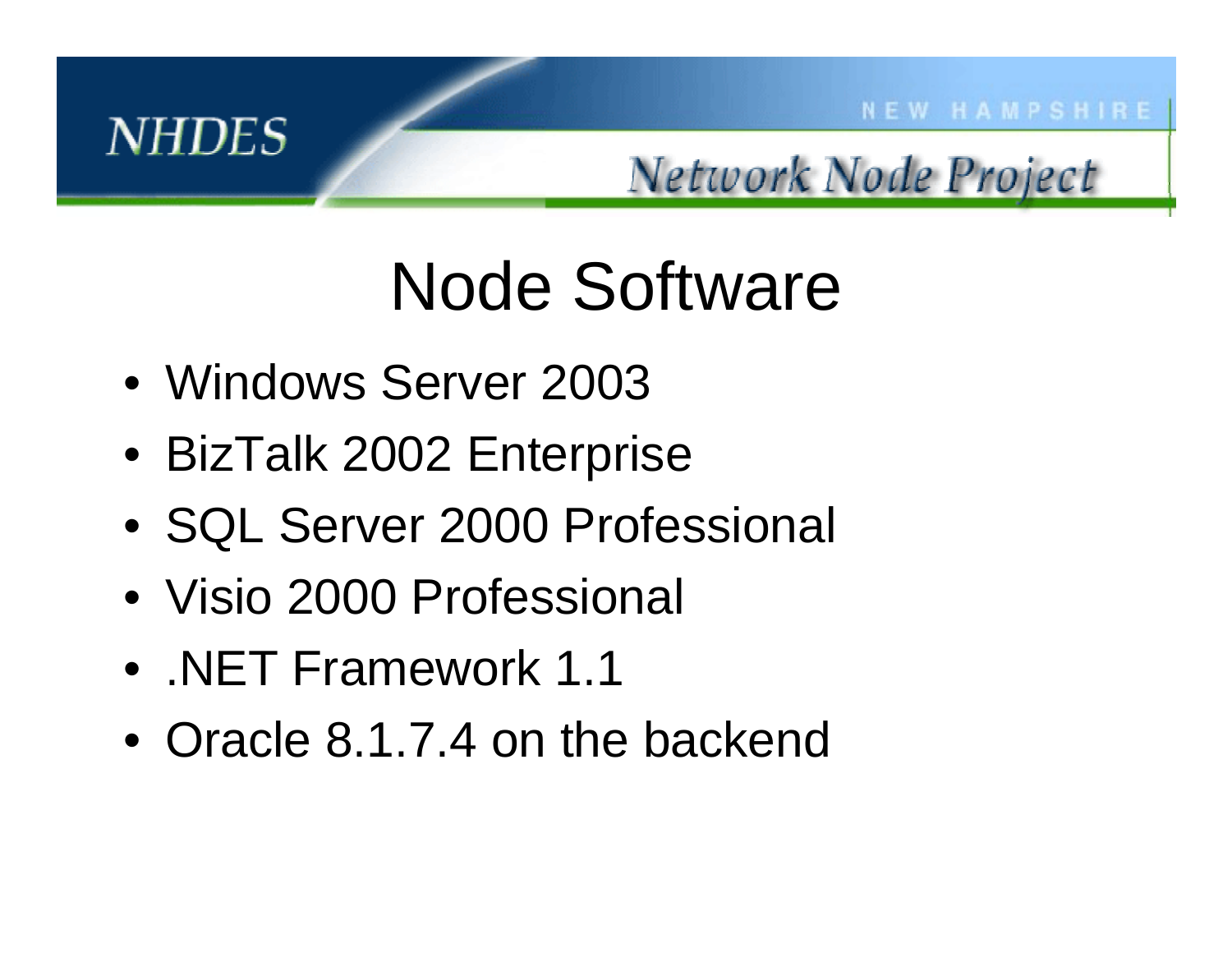Network Node Project

# Set Up

- Network Admin set up server hardware and configured OS
- Installed BizTalk, SQL Server, Visio etc.
- Worked with contractor to iron out bugs
- 3 days to setup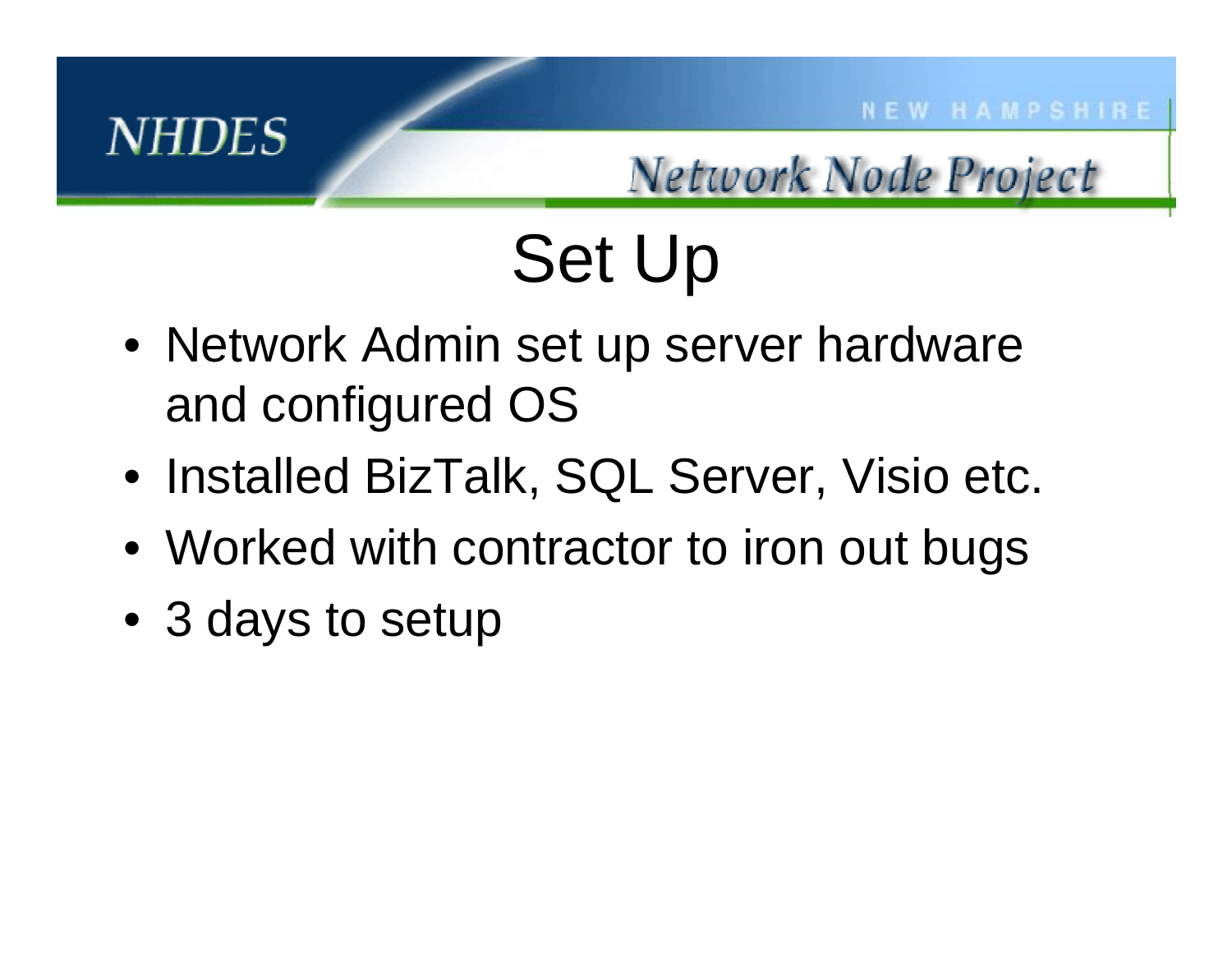#### Network Node Project

# **Testing**

- Used tool provided by contractor for initial testing
- Moved on to testing via CDX
- Working with Maine to do state-to-state flows
- Alaska currently testing our DNC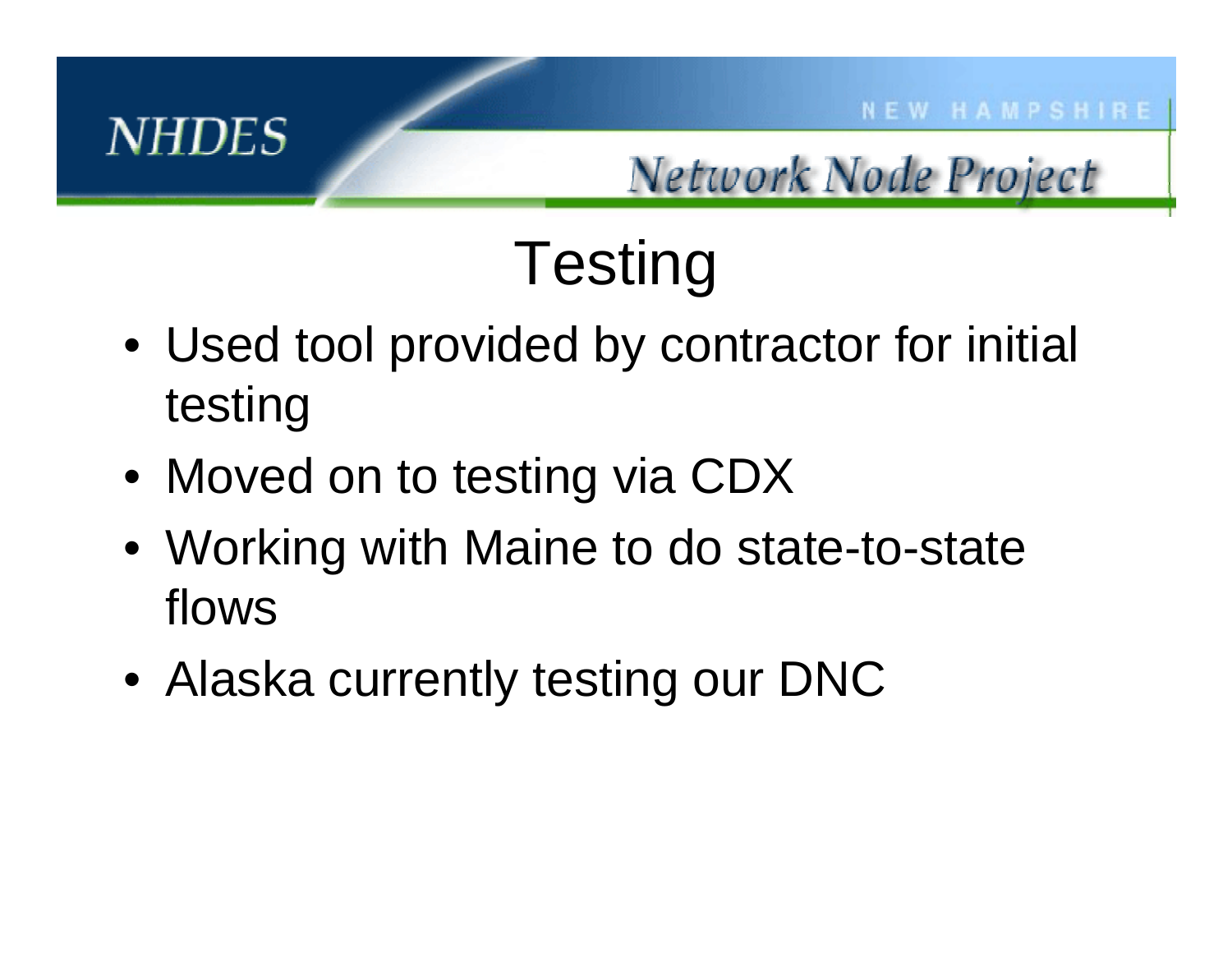Network Node Project

# 3 Steps to Flows

- Create map from database to schema file 1) Create XML file from data 2) Use BizTalk Mapper to map data to schema
- •Create the channel for the flow
	- -Wizard based
- Add flow to configuration file -Editing a text file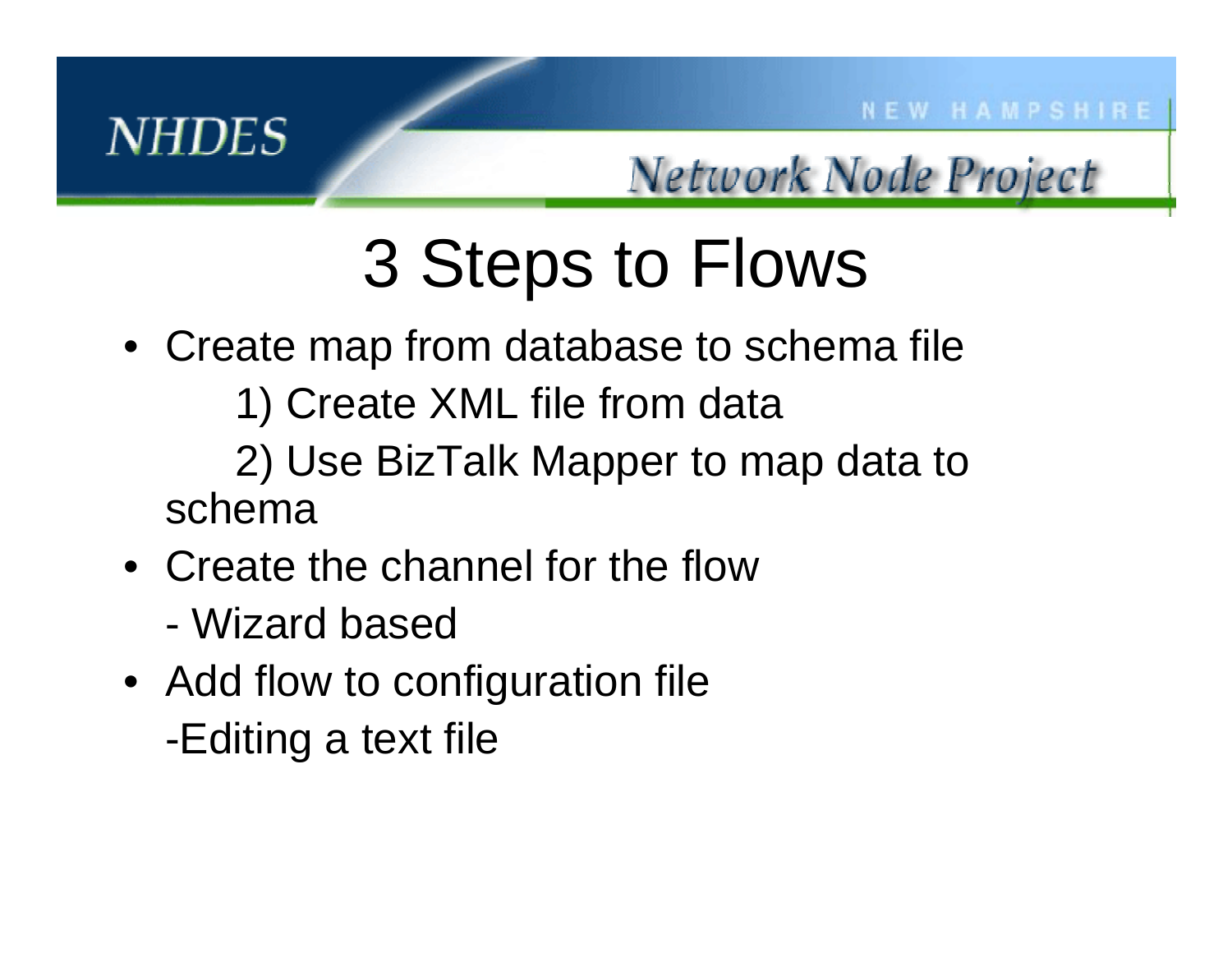#### Network Node Project

# **Staffing** (with contractor support)

- Someone who can write stored procedures
- High level understanding of BizTalk or able to quickly pick up the necessary information
- Understanding of MSMQ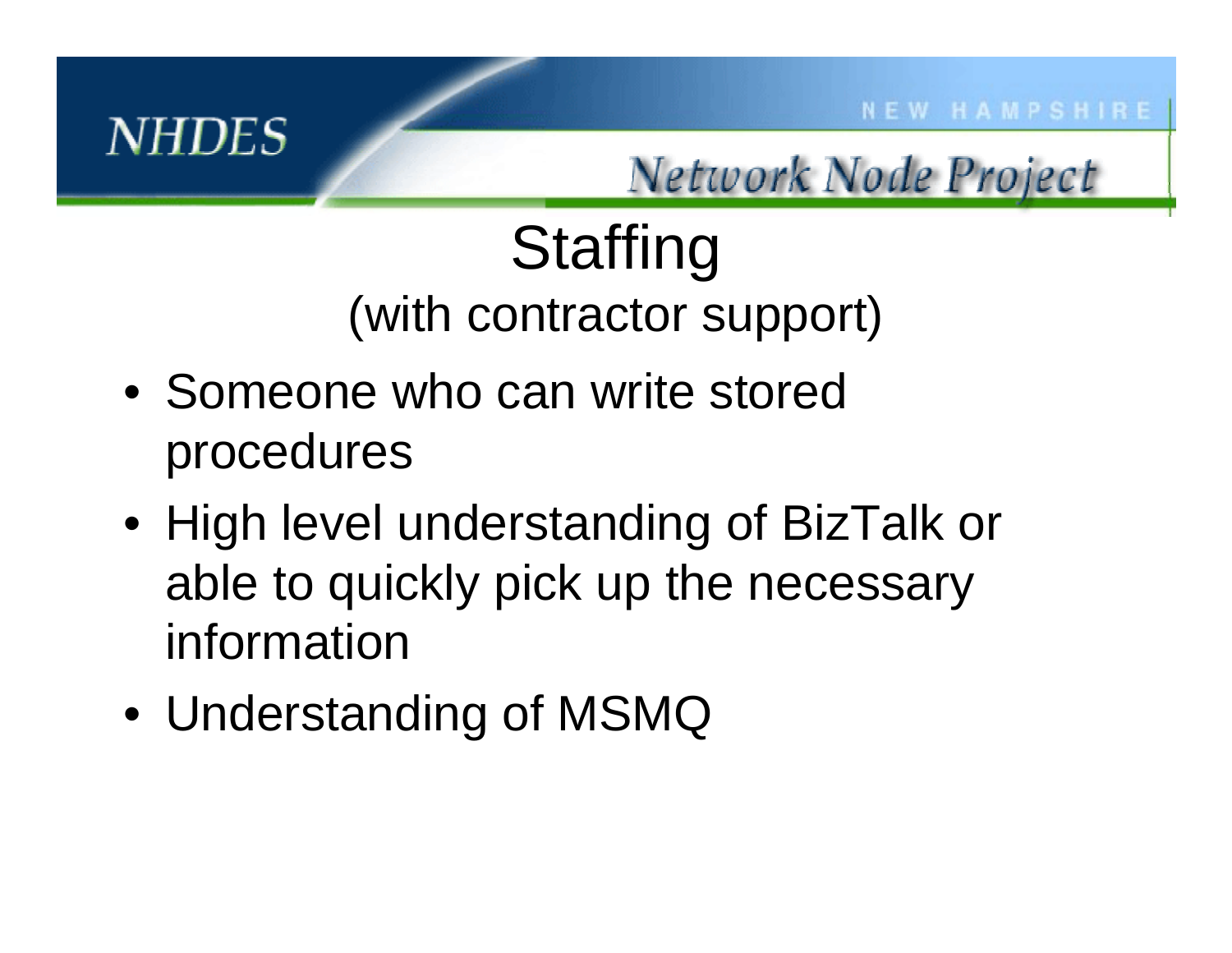Network Node Project

# **Staffing** (without contractor support)

- Can write stored procedures
- Understands how to use BizTalk and can write programs to interface with it
- Understands MSMQ and understands how to interface with it
- Can program in .NET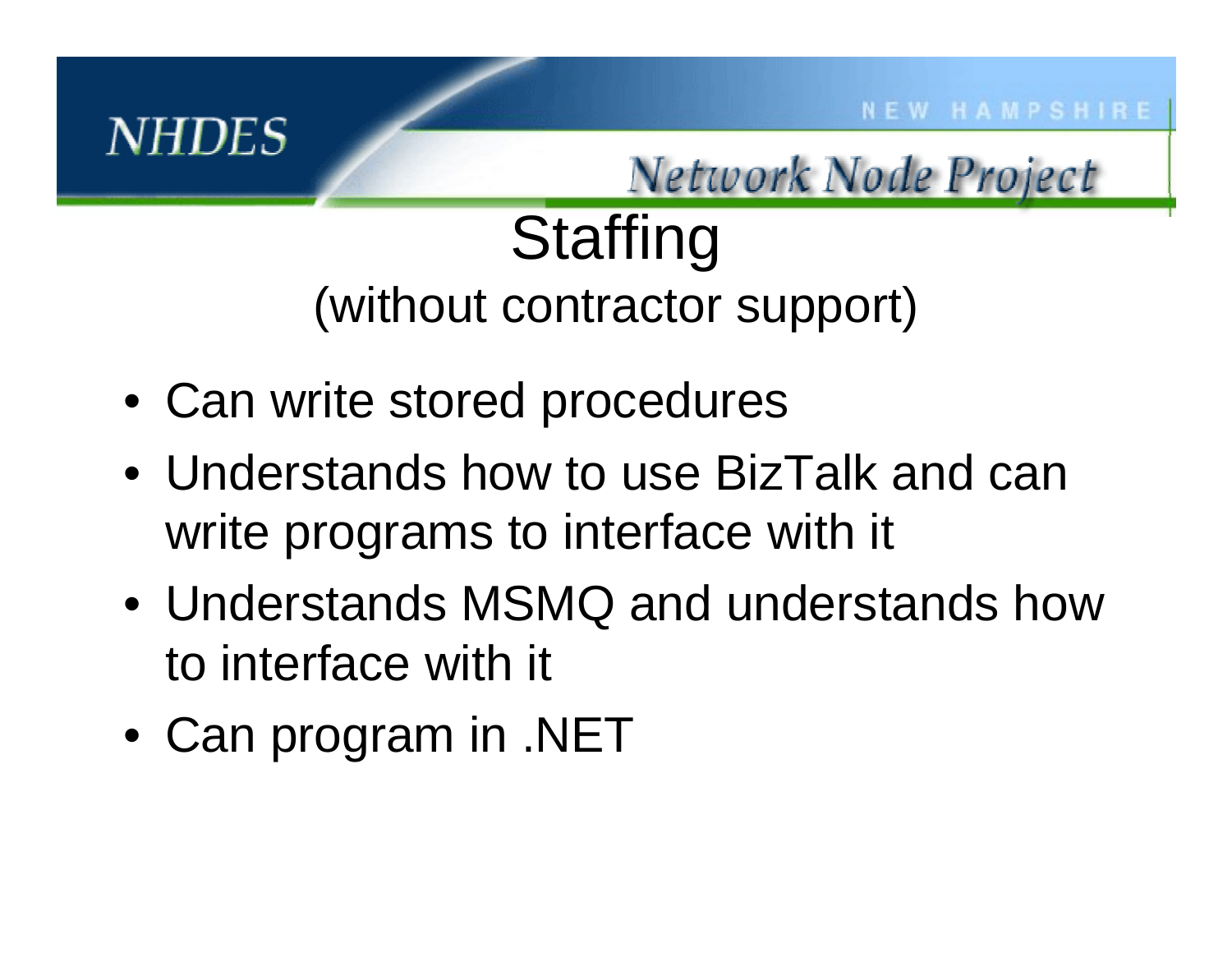### Network Node Project

# **Training**

- DNC Training
	- -Provided by vendor
	- -Good documentation available
- BizTalk
	- -Hard to come by
- .NET
	- -Plenty of documentation
	- -User groups available and helpful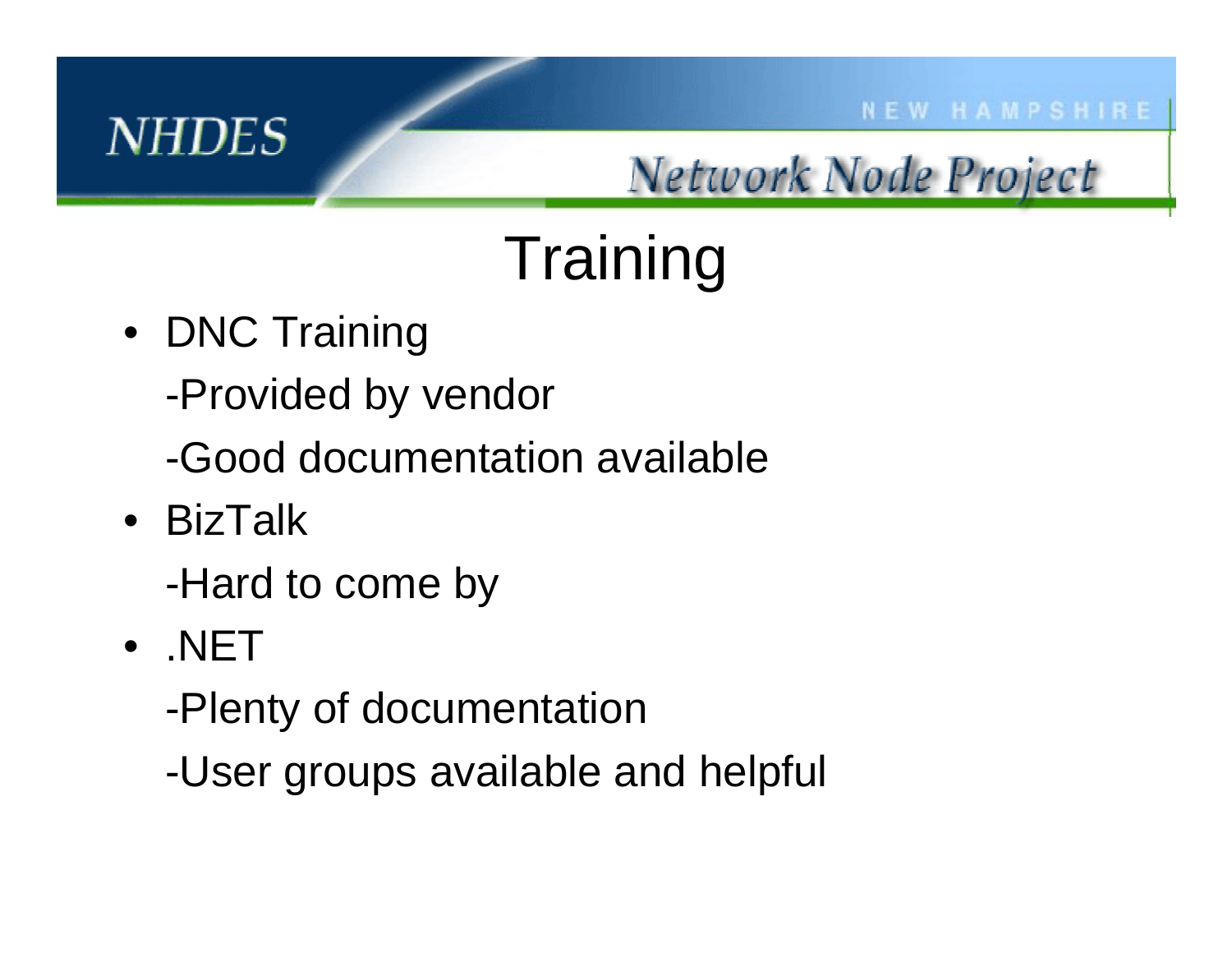#### **BizTalk Server 2002 Key Processes**

- •Receive documents submitted to BizTalk Server.
- •Channels can transform documents, manage encryption, digital signatures, and logging.
- $\bullet$ Messaging ports send documents to schedules or to external organizations and trading partners.
- $\bullet$ Schedules orchestrate business processes.
- •BizTalk Server 2002 tools like BizTalk Orchestration Designer, Editor, Mapper, Server Administration and est..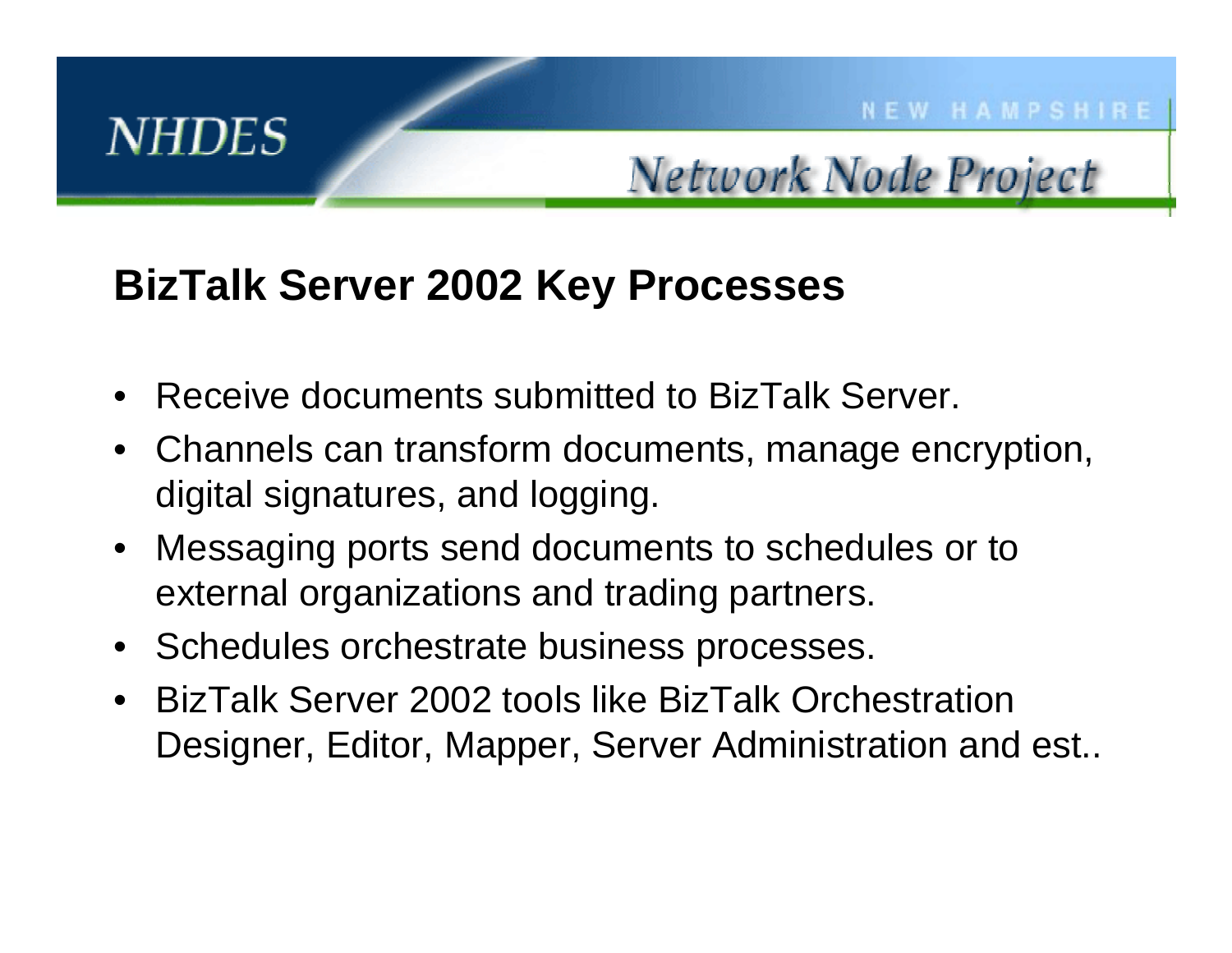

Network Node Project

#### **Overview of NH BizTalk Server Implementation**

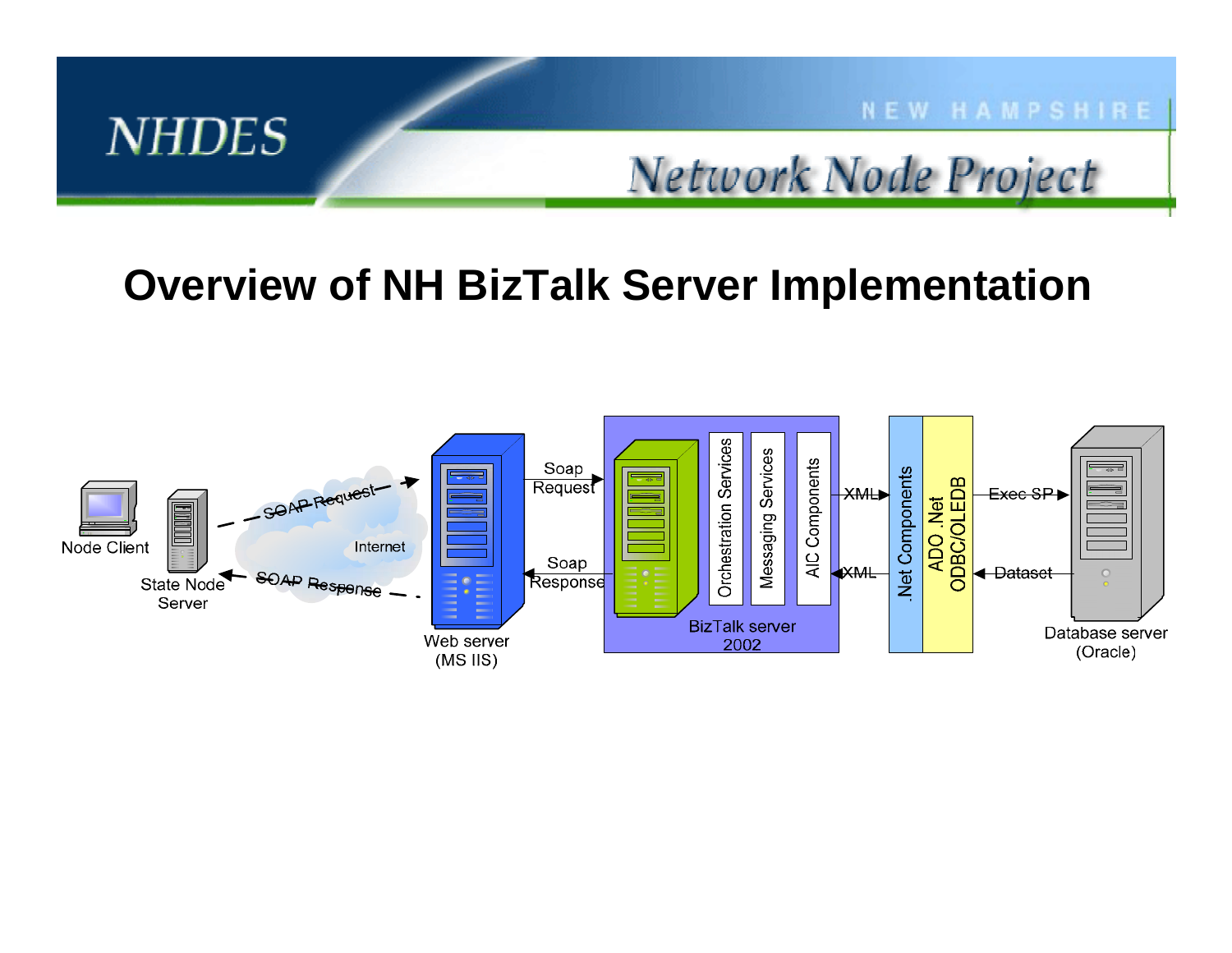#### **NH BizTalk Server Node Setup Procedure**

- •Register .Net component as COM component
- •Create BizTalk Server Orchestration Process as AIC components
- $\bullet$ Create Organization, Inbound/Outbound message and channels for data transformation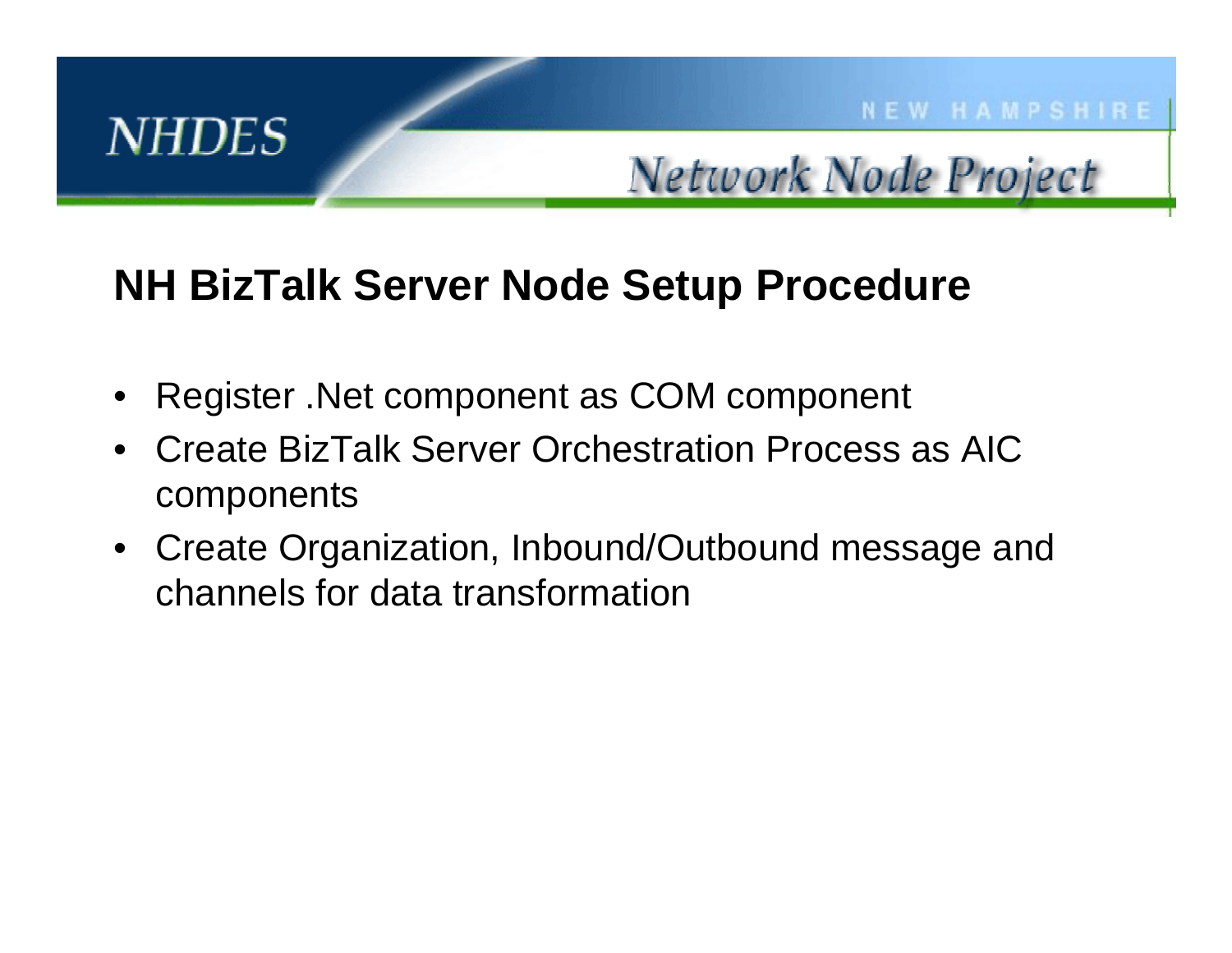

#### **Add new data flow to NH Node**

- •Create new store procedure
- •Create data schema file
- •Create XSLT style sheet
- •Add/Modify Node configuration file
- •Run utility tool to create new channel for data transformation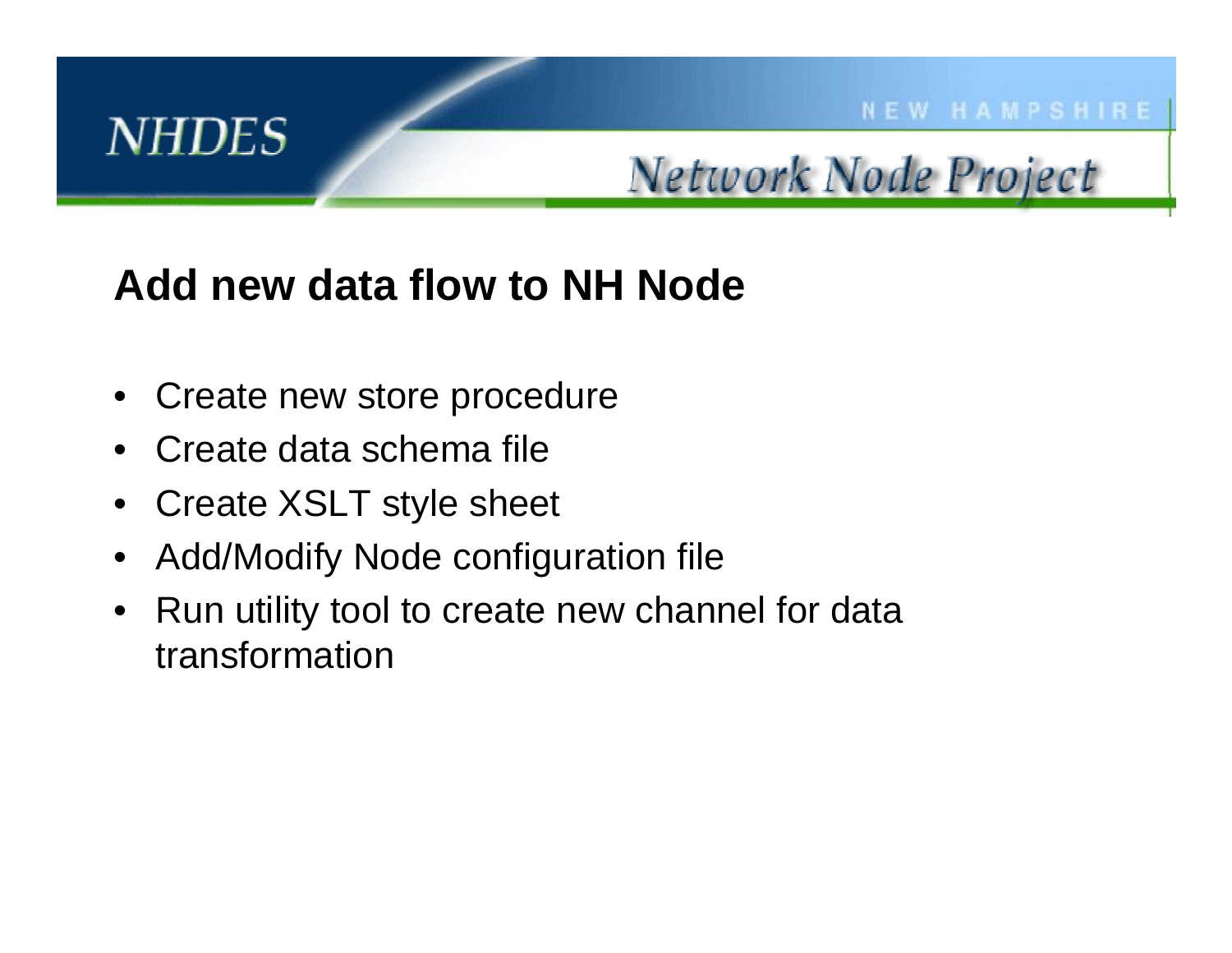

## **BizTalk Server Pros and ConsPROS**

- •Provides integration tools to reduce the development time and cost of an "enterprise-wide"
- Support Node protocol (XML & SOAP) standard and security services (encryption & digital signatures)
- Ease and flexibility to visually configure or change the Node workflow and processes with Orchestration Services
- Provides a set of tools to build, transform, manage, track, and analyze Node documents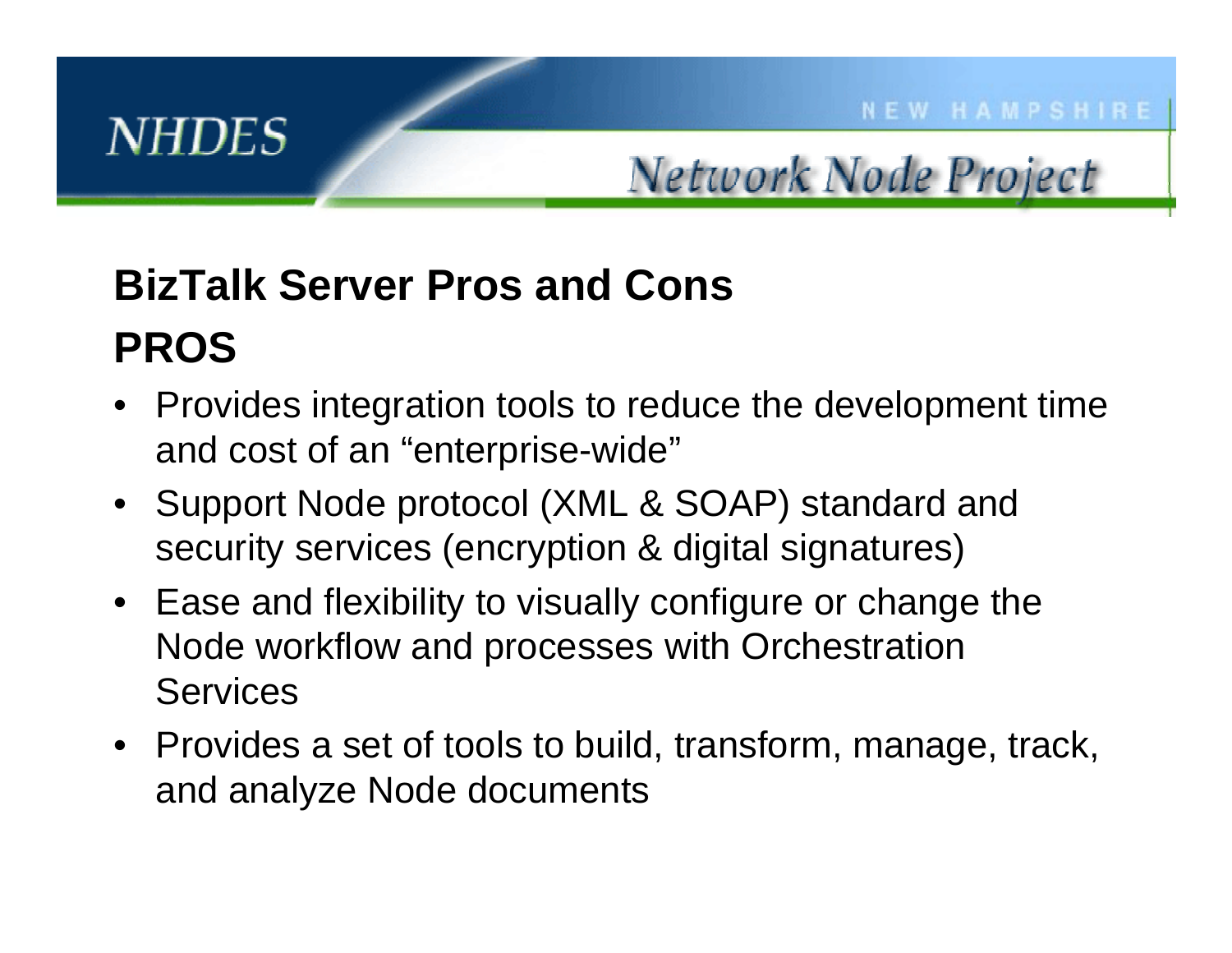## **BizTalk Server Pros and Cons (continue) CONS**

- Higher initial software cost for BizTalk Server and implementation effort when a Node is designed for simple applications
- Requires supporting software such as Microsoft SQL Server and Microsoft Visio
- $\bullet$ Node Business processes designed by Orchestration Designer need to be recompiled when the interfaces of COM+ components change. This will also require more development and maintenance effort.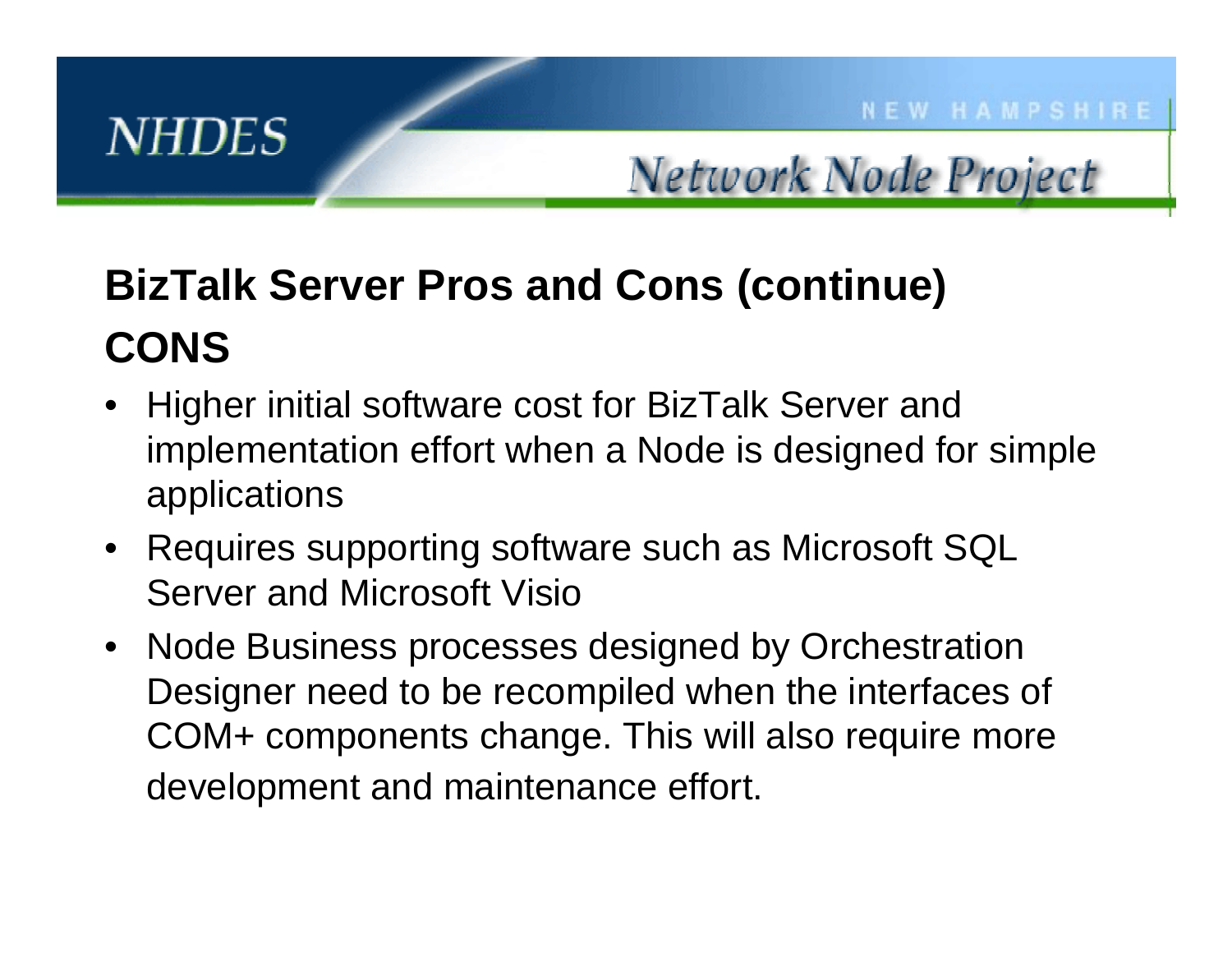## **BizTalk Server Pros and Cons (continue) CONS**

- •Orchestration Designer can not directly call the Web service. Therefore more development effort is required to create the proxy object to call the Web service. (For BizTalk Server 2002)
- Lacks built-in support for the W3C standard like XSD standard.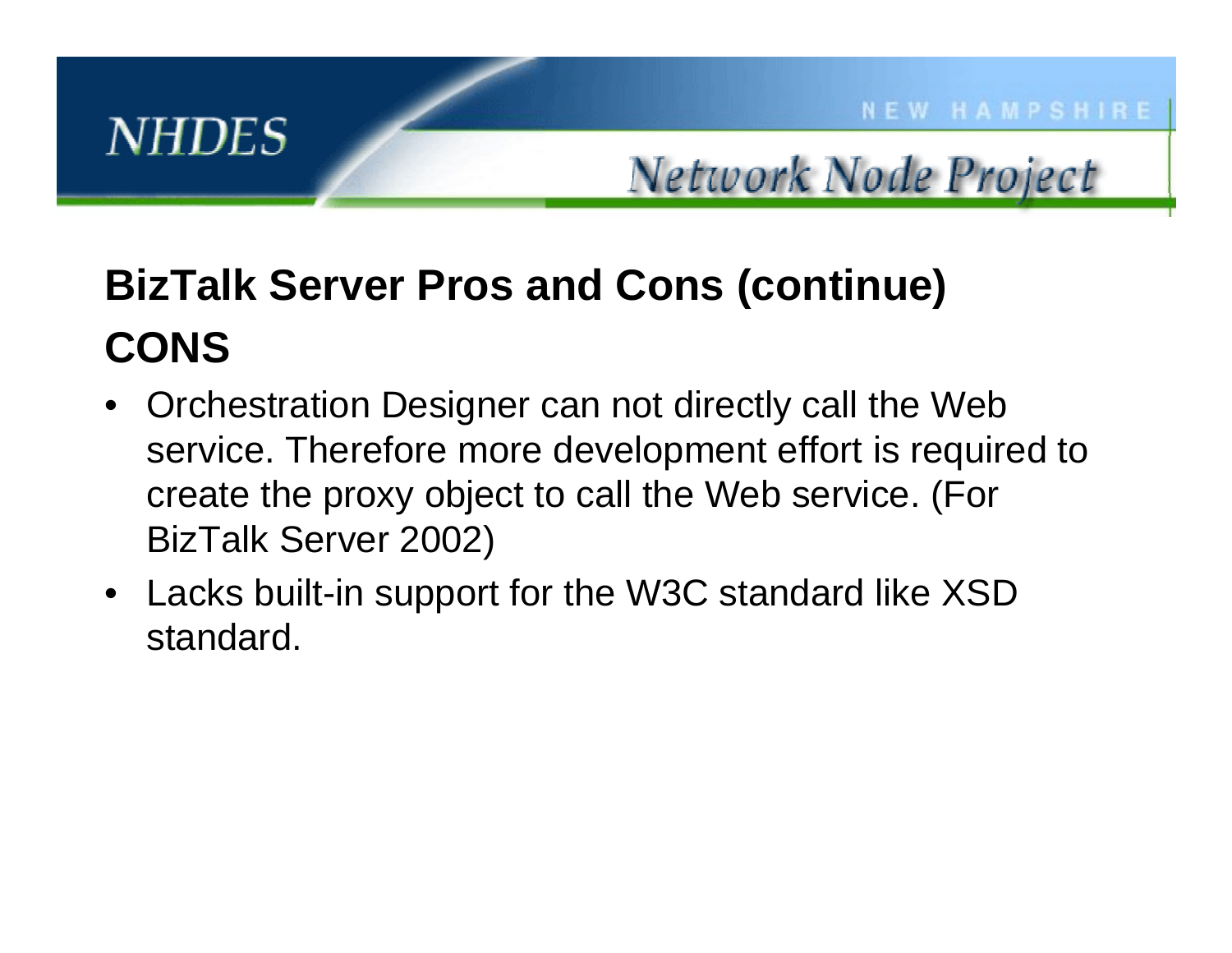

#### **What's new in BizTalk Server 2004**

- •MS Visual Studio .Net Development Environment Integration
- •MS Office InfoPath Integration
- •Business Process Execution Language (BPEL)
- $\bullet$ XML Web Services
- •Business Activity Monitoring and Real-time tracking
- •Human-based workflow (orchestration engine)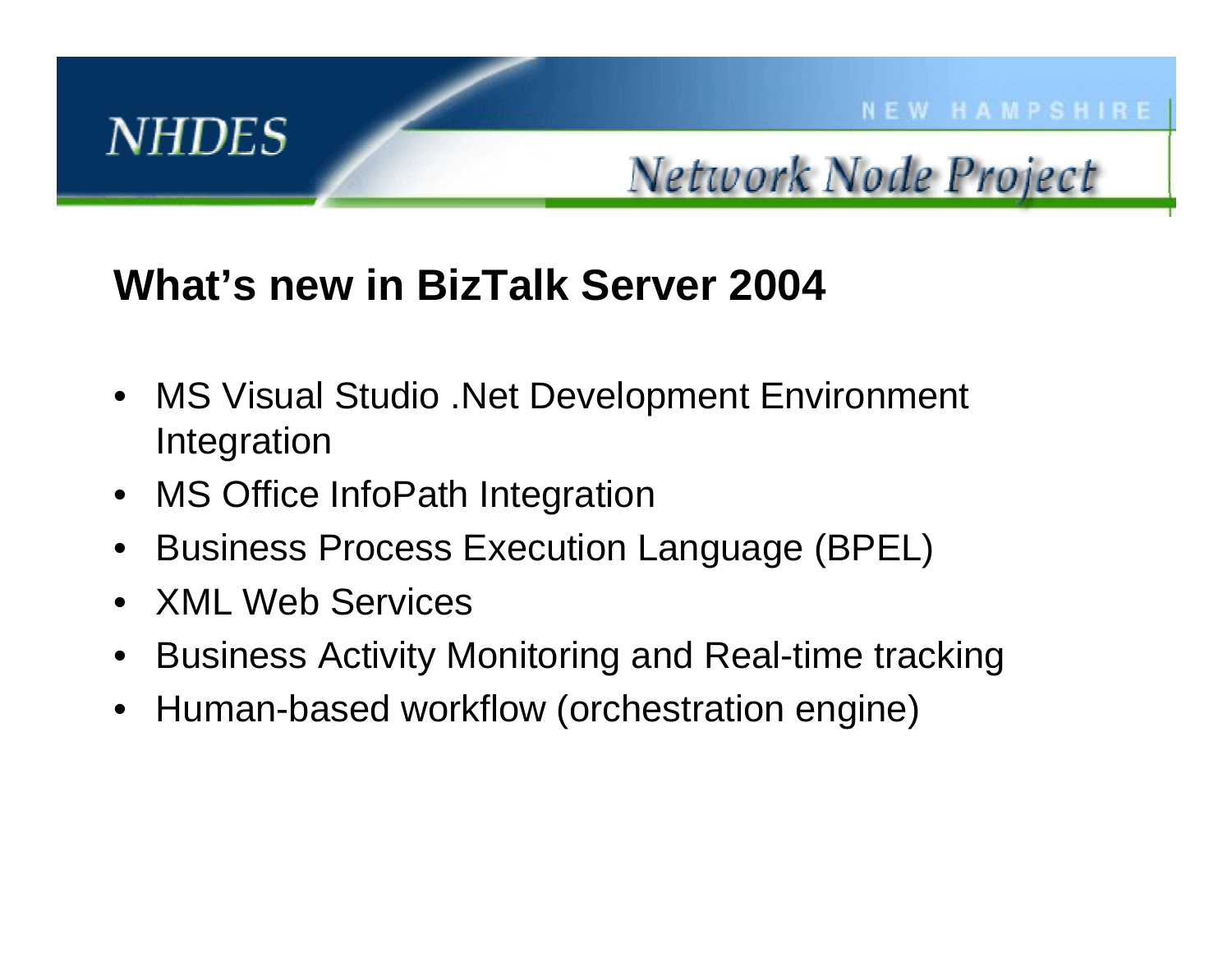#### **enfoTech e-Node Implementation Experience**

#### New Hampshire

- -- IIS, BizTalk Server, Facilities data flow
- Node 1.0 and DNC delivered Q2 2003
- -Node 1.1 delivered Q1 2004

Delaware

- Node 1.0 support

**Michigan** 

- IIS and MS .Net infrastructure
- Node 1.1 and DMR data flow in production since Q4 2003

New Jersey

- Sun One Web and Application Server
- Node 1.1 implementation begin Q1 2004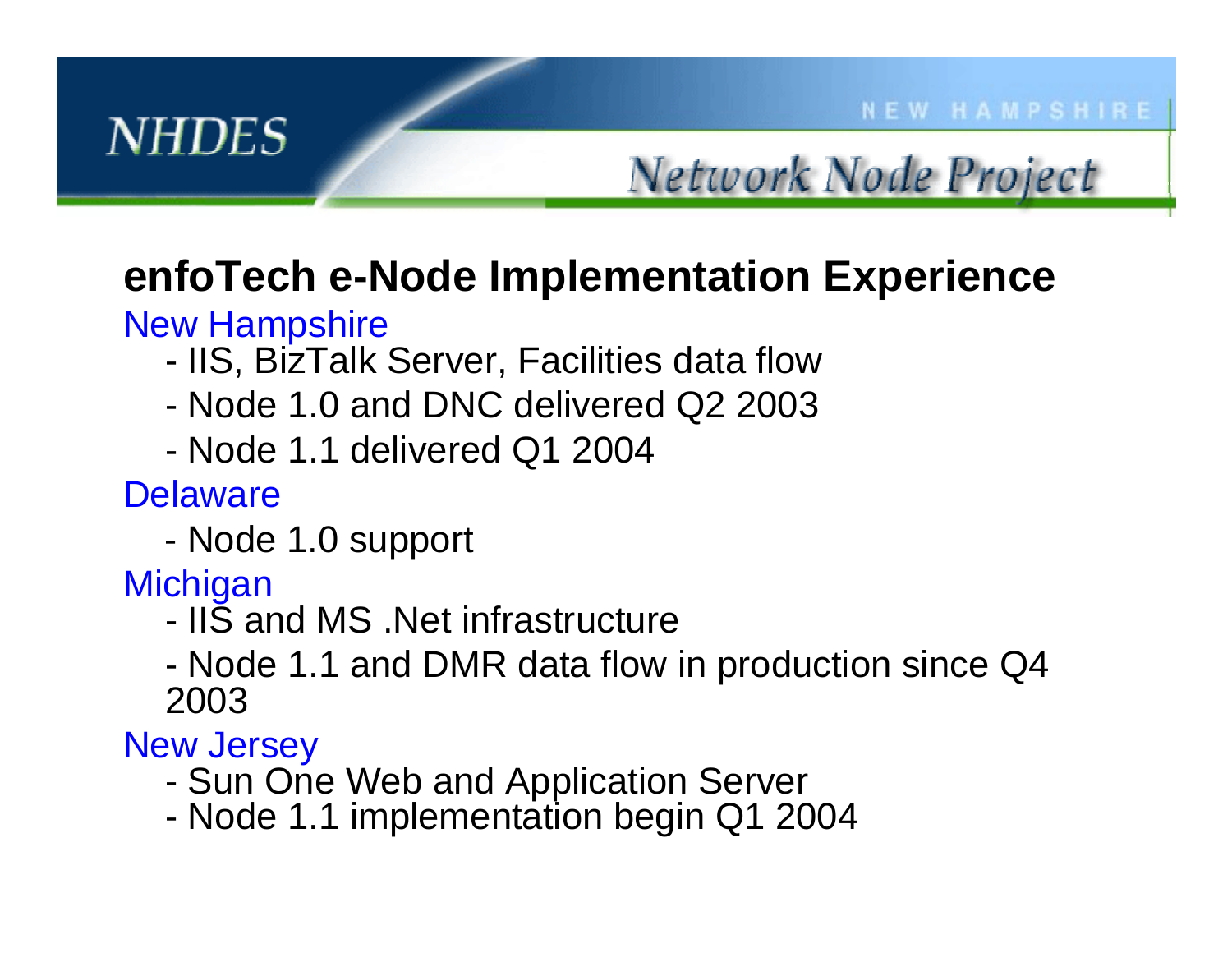#### **enfoTech Node Development Lessons Learned**

- • **Needs Web service requestor capabilities (Node Client)**
	- **Automated or 'on demand' Web service requesting**
	- **Data flow orchestration**
	- **Email notification**
- •**Needs to be easy to configure new data flows**
- •**Value of additional Node administration capabilities**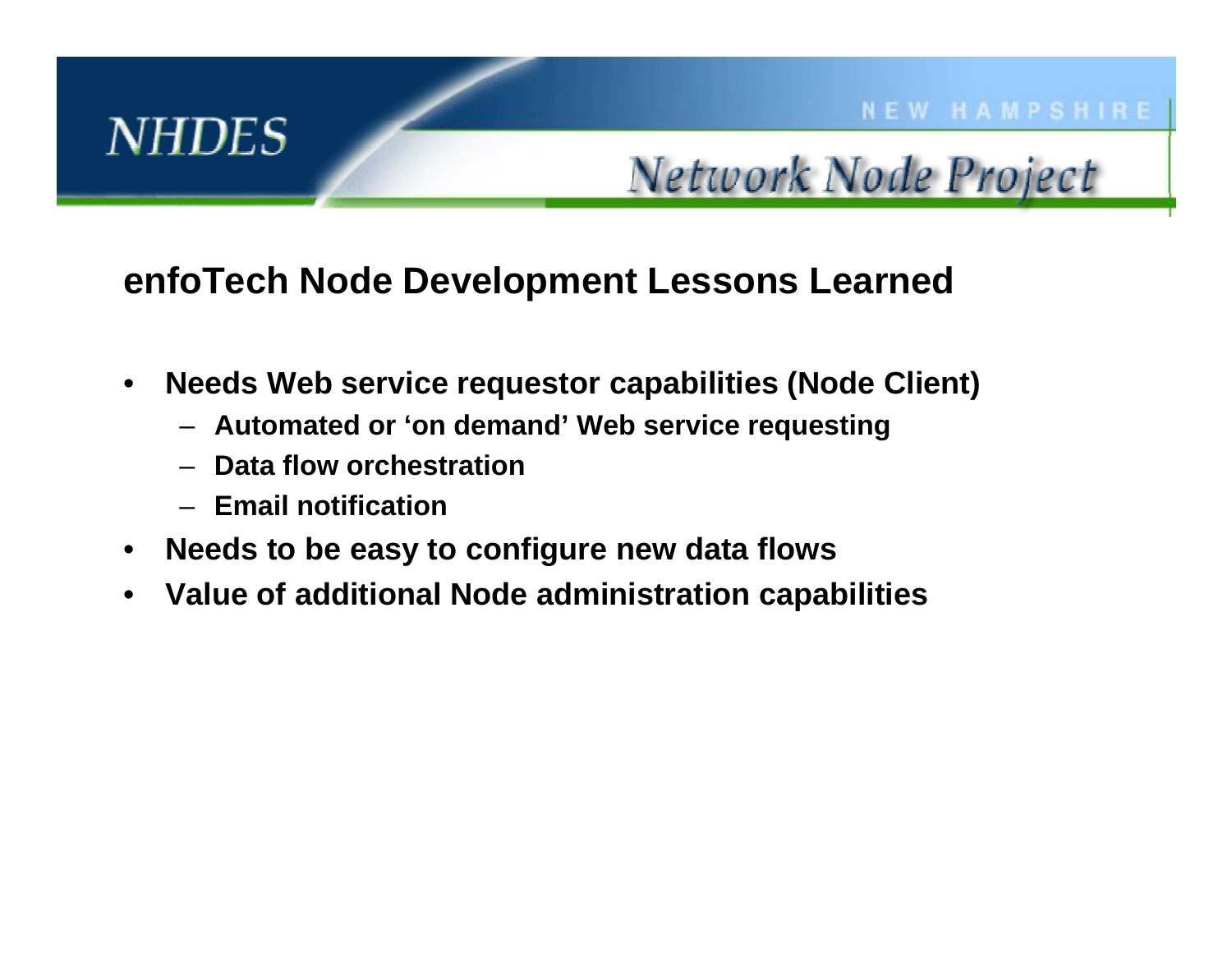#### **NEW HAMPSHIRE**

#### Network Node Project

#### **enfoTech e-Node Capabilities**

#### *Ease of Use*

- $\checkmark$  $\checkmark$  One click installation file
- $\checkmark$ Web-enabled User Interfaces
- $\checkmark$ User Configurable c omponent s t hroughout
- $\checkmark$  $\checkmark$  Java and .NET compatible versions

#### *Core Node Functionality*

- $\checkmark$  $\checkmark$  Node 1.1 Web Services Interface
- $\checkmark$ Security Management - Central (NAAS) or Local
- $\checkmark$ Inbound and outbound transaction management
- $\checkmark$  $\checkmark$  Native data access for Oracle and SQL Server
- $\checkmark$  $\checkmark$  Self-configuration tools for existing and future data flows
- $\checkmark$ Web-based Node Testing Tool
- $\checkmark$  $\checkmark$  Open Architecture XML schema-driven Node configuration

#### *Data Flow Orchestrator (Node Client)*

- $\checkmark$  $\checkmark$  Web and local service initiation and orchestration
- $\checkmark$ Data flow scheduler
- $\checkmark$  $\checkmark$  User-configurable Email notification system
- $\checkmark$  $\checkmark$  Node partner configuration and account management

#### *Node Admin Tool*

- $\checkmark$ Node (Internal User) account management
- $\checkmark$  $\checkmark$  Full data flow monitoring, logging, and Node auditing
- $\checkmark$ Configura ble a utomatic task sche d uling tools
- $\checkmark$ On-Demand task execution